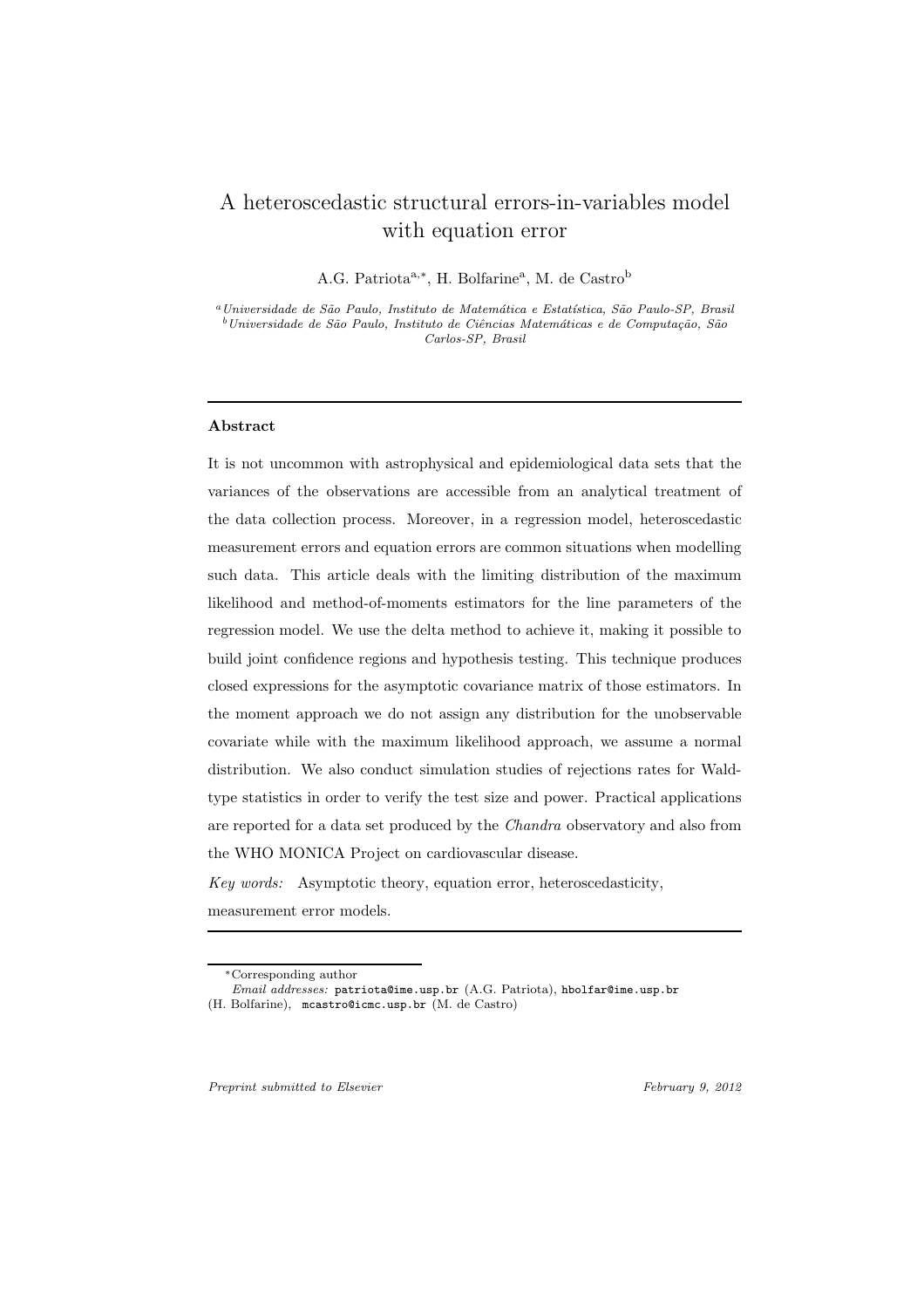# 1. Introduction

Heteroscedastic structural errors-in-variables models have been applied in astrophysics (Akritas and Bershady, 1996; Kelly, 2007; Kelly et al., 2008), epidemiology (Kulathinal et al., 2002; de Castro et al., 2008) and analytical chemistry (Cheng and Riu, 2006) to avoid bias in parameter estimation. It is essential to avoid this type of bias for interpretation of the results and hypothesis testing (for more details see Fuller, 1987, and references therein). The most commonly used method in astronomy is, perhaps, the BCES estimator (for bivariate correlated errors and intrinsic scatter) proposed by Akritas and Bershady (1996). The term *intrinsic scatter* refers to the equation error in astronomy terminology. They were the first to consider a heteroscedastic structural model without considering any distribution for the random quantities of the model. The authors focussed on the method-of-moments and the large sample theory to estimate the model parameters and their asymptotic covariance matrix. Recently, Kulathinal et al. (2002) studied the same model supposing normal distributions for the model random quantities and proposed an EM (Expectation and Maximization) algorithm to find the maximum likelihood (ML) estimates for the model parameters in the presence of measurement errors, heteroscedasticity and equation error (with independent errors). In the same paper, the authors suggested a way to derive only the asymptotic variance of the slope estimator. The model considered in Kulathinal et al. (2002), which is assumed throughout this paper, is given by

$$
Y_i = y_i + \eta_{yi},
$$
  
\n
$$
X_i = x_i + \eta_{xi},
$$
\n(1.1)

with  $y_i|x_i \stackrel{ind}{\sim} \mathcal{N}(\beta_0 + \beta_1 x_i; \sigma^2)$  (where " $\stackrel{ind}{\sim}$ " means "independently distributed as"), i.e., the model (1.1) has an equation error and  $\sigma^2$  is the equation error variance. This equation error is justified by the influence of other factors than  $x_i$  on the variation in  $y_i$  (Cheng and Riu, 2006). The errors,  $\eta_{yi}$  and  $\eta_{xi}$  in (1.1)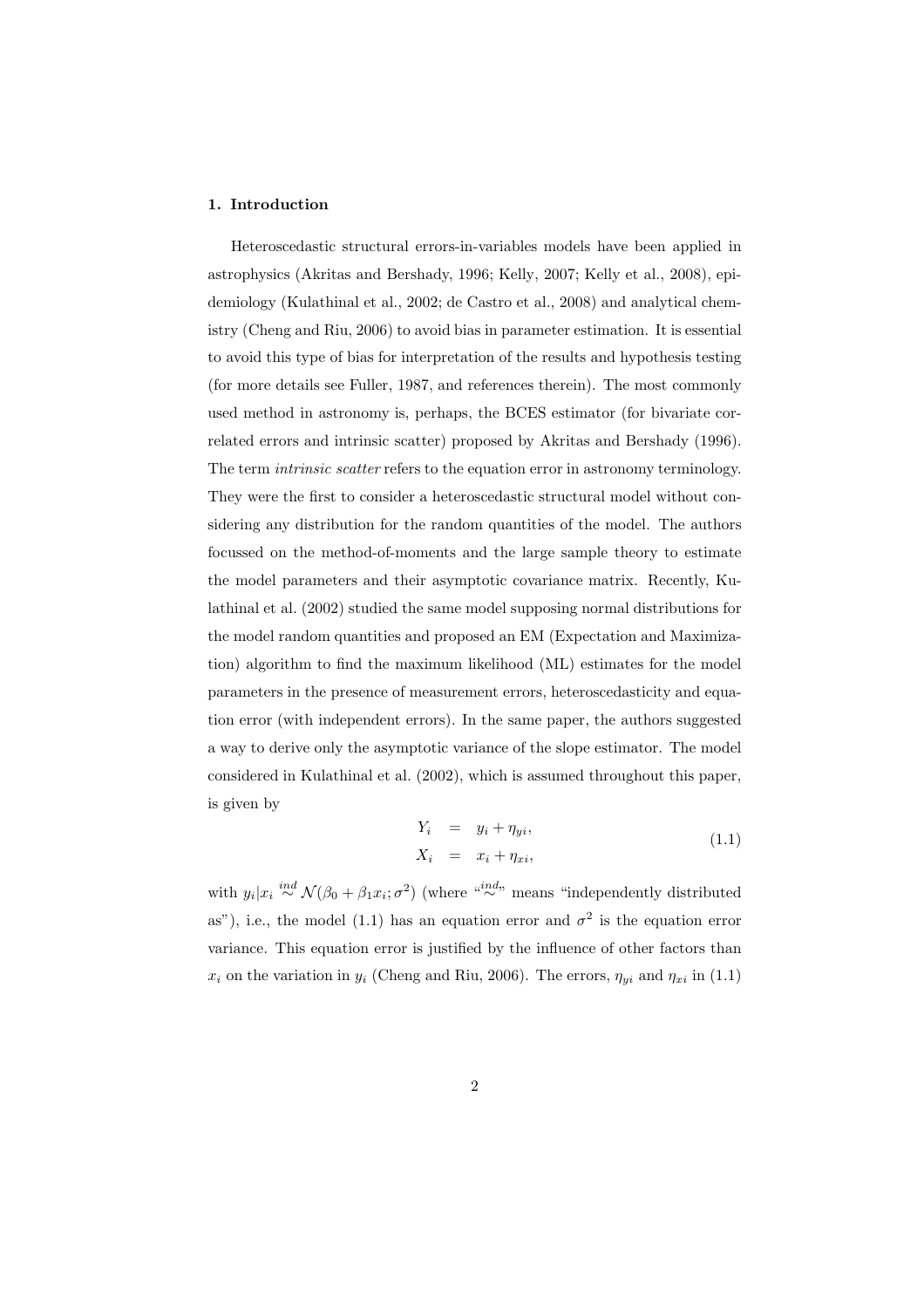are independent of  $x_i$  and  $y_i$  and are distributed as

$$
\left(\begin{array}{c}\eta_{yi} \\ \eta_{xi}\end{array}\right) \stackrel{ind}{\sim} \mathcal{N}_2\left(\left(\begin{array}{c}0 \\ 0\end{array}\right); \left[\begin{array}{cc}\tau_{yi} & 0 \\ 0 & \tau_{xi}\end{array}\right]\right),
$$

where the variances  $\tau_{yi}$  and  $\tau_{xi}$  are known for all  $i = 1, \ldots, n$ . Supposing in addition that  $x_i \stackrel{iid}{\sim} \mathcal{N}(\mu_x, \sigma_x^2)$ , where  $\stackrel{iid}{\sim}$  means "independent and identically distributed as", we have that the joint distribution of the observed variables can be expressed as

$$
\begin{pmatrix} Y_i \\ X_i \end{pmatrix} \stackrel{ind}{\sim} \mathcal{N}_2 \left( \begin{pmatrix} \beta_0 + \beta_1 \mu_x \\ \mu_x \end{pmatrix}; \begin{bmatrix} \beta_1^2 \sigma_x^2 + \tau_{yi} + \sigma^2 & \beta_1 \sigma_x^2 \\ \beta_1 \sigma_x^2 & \sigma_x^2 + \tau_{xi} \end{bmatrix} \right). \tag{1.2}
$$

On one hand, Kulathinal et al. (2002) proposed an EM algorithm to obtain maximum likelihood estimates for  $\beta_0$ ,  $\beta_1$ ,  $\mu_x$ ,  $\sigma^2$  and  $\sigma_x^2$ . On the other hand, we can also resort to the method of moments (MM). As can be seen in Section 2, it is not necessary to assign any distribution for  $x_i$  in order to obtain the MM estimators for the location parameters and their limiting covariance matrix. It is sufficient to assume the existence of some moments for  $x_i$  to achieve such results.

The likelihood function associated with (1.2) is very complicated to deal with in the sense of finding its global maximum. An iterative procedure is needed (Kulathinal et al., 2002). Problems regarding iterative procedures for obtaining the ML estimates, mainly for small sample sizes and flat or not concave likelihood functions are well known. Sometimes the algorithm does not converge or a relative maximum is found instead of the global one. Although the ML estimators have the best asymptotic (large samples) covariance matrix, good alternatives may be found in small sample situations. The moment estimators can be used as an alternative approach and, in addition, its asymptotic properties hold in more general cases (when  $x_i$  has a non-normal distribution). Furthermore, it is possible to compute the moment estimators and their asymptotic covariance matrix using a simple calculator.

Considering the same model (1.1), Cheng and Riu (2006) derived an approximation for the asymptotic covariance matrix of the moment estimators based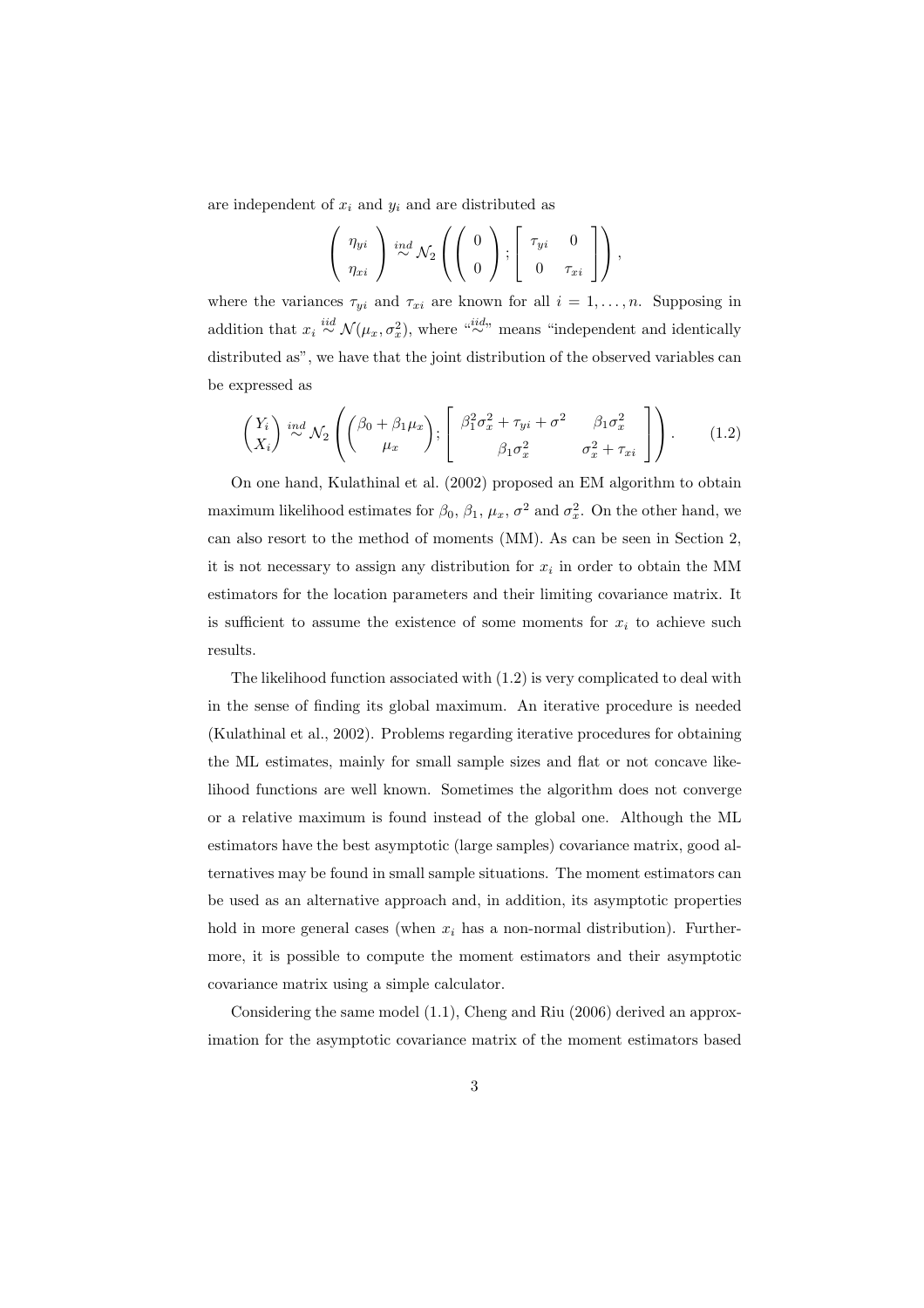on estimating equations. Nevertheless, the solutions from the estimating equations are slightly different from the moment estimators proposed in this paper. The sample variance is defined with  $n$  in its denominator while we consider it to be  $n-1$ . However, the estimators are close for large sample sizes. The observed Fisher information of the parameters in model (1.2) is computed in de Castro et al. (2008). These authors also perform hypothesis testing using the likelihood ratio, score, Wald and  $C(\alpha)$  statistics.

As can be seen in the simulation studies of this paper, it is important to have the limiting covariance matrix to improve the accuracy of the statistical inferences for the regression parameters. We conduct simulation studies due to the lack of general theoretical results regarding their performance in small and moderate sample sizes.

We use the delta method to find the limiting covariance matrix of the ML and MM estimators. Although Cheng and Riu (2006) gave a general way to estimate the asymptotic covariance matrix of the MM estimators without specifying the errors' distributions, under normality large samples are required to have reliable hypothesis testing. This is a somewhat expected behavior because their approach is more general and the normal case is just a particular case. Hence, when normality is verified for the model errors, we advise to use the limiting covariance matrices for the MM and ML approaches derived in this paper; in addition they lead to closed form expressions. When it comes to comparing the rejection rates under the null hypothesis, the MM approach with the limiting covariance matrix seems to be better (for small and moderate sample sizes), the ML approach appears to be in the middle and Cheng and Riu's approach seems to be the one with worst performance. We borrow the data sets analyzed in Kulathinal et al. (2002) in order to compare the results in our paper with the others and we also apply the model and methods in two astrophysical data sets obtained by the *Chandra* X-ray observatory.

Basically, the main goal of this paper is to refine the asymptotic distribution of the estimation approaches by finding the exact asymptotic covariance matrix of the estimators. It is important to emphasize that joint confidence regions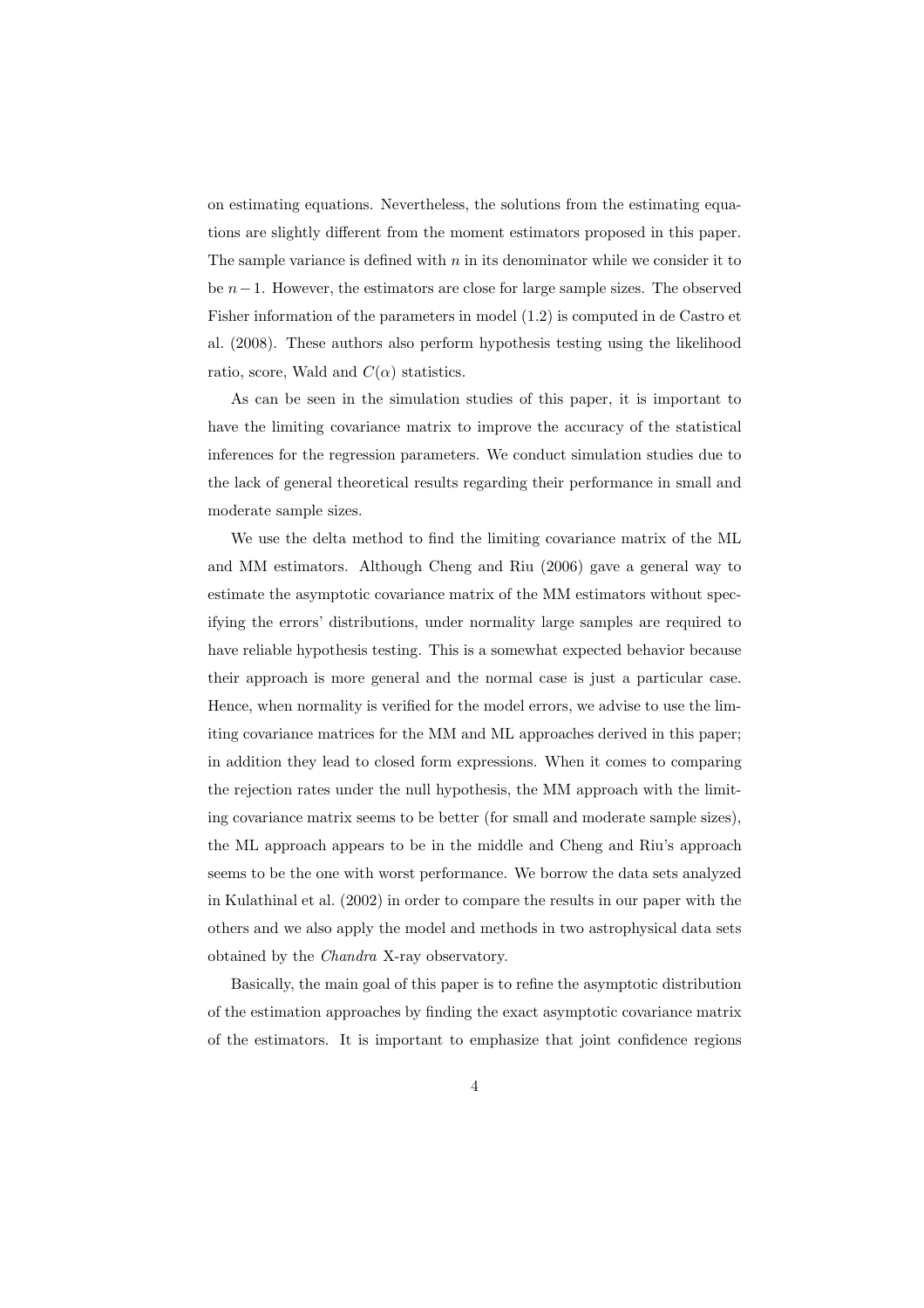were not studied before for the model considered in Kulathinal et al. (2002).

This paper is organized as follows. In Section 2 we derived the exact expression for the asymptotic covariance matrix of the MM estimators using the delta method. We must remark that the computation of this asymptotic covariance matrix does not depend on the distribution of  $x_i$ . Such limiting covariance seems not available in the literature. Hence, precise joint hypothesis testing and joint confidence regions can be defined. In Section 3, a closed form expression is obtained for the asymptotic covariance matrix of the ML estimators of  $(\beta_0, \beta_1)$ , using the delta method and the invariance property of the maximum likelihood estimators. Results of simulation studies are reported in Section 4. Applications to the WHO MONICA project and to the *Chandra* observatory data are considered in Section 5 and we end the paper with conclusions and remarks in Section 6.

# 2. Moments approach

Moment estimators for the heteroscedastic structural linear errors-in-variables model with equation error are presented in Kulathinal et al. (2002). It is shown that the estimators have explicit solution and can be easily computed. Cheng and Riu (2006) proposed a general estimating function that generates the moment estimators by its minimization and, based on *M* -estimation theory (Huber, 1964), they suggested an estimate for the asymptotic covariance matrix of those estimators. Therefore, it is possible to use the estimated covariance matrix derived in their paper for testing hypotheses concerning the vector  $(\beta_0, \beta_1)$  using Wald-type statistics. However, under normality of the errors, the estimated covariance matrix proposed by Cheng and Riu (2006) seems to be not very accurate, as we can see in our simulation study (Section 4). In this section we find the asymptotic distribution of the MM estimator of  $(\beta_0, \beta_1)$  using the delta method and considering a normal distribution for the measurement errors. Although we do not assume any distribution for the covariate  $x_i$ , it is possible to find the asymptotic covariance matrix of the estimators of the regression parameters. First of all, to derive the main results of this section, we have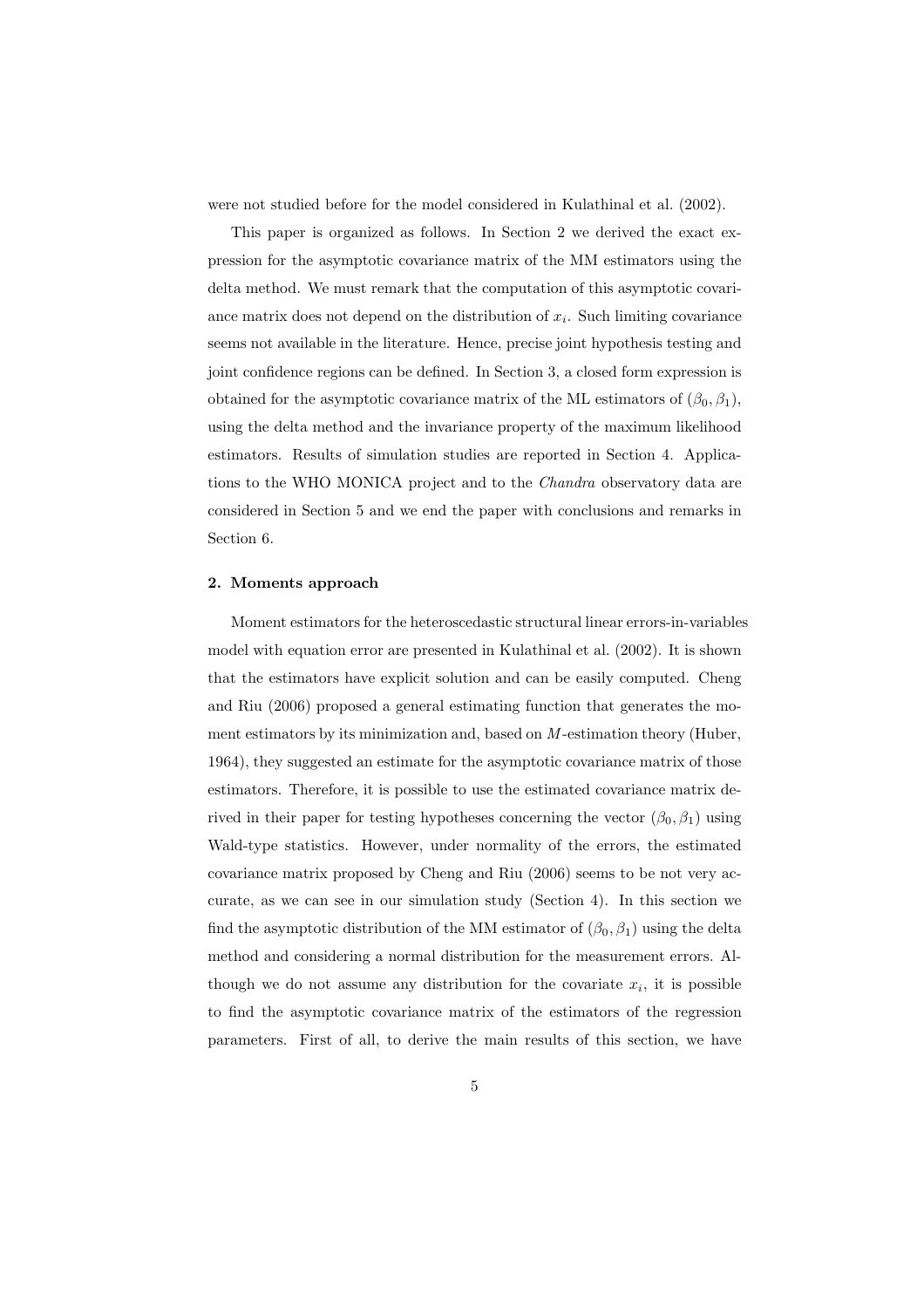to define the central moments of the distribution of  $x_i$ . Let  $E(x_i) = \mu_x$  and  $\mathbb{E}[(x_i - \mu_x)^r] = \nu_r$  in such a way that  $|\mu_x|, |\nu_k| < \infty$  for all  $k = 2, 3, 4$ , that is, we are supposing that the first four moments of  $x_i$  do exist. We regard  $x_i$ ,  $\eta_{xi}$  and  $\eta_{yi}$  as mutually not correlated. Thereafter we must assume that the following assumptions hold:

$$
\lim_{n \to \infty} \sum_{i=1}^{n} \frac{\tau_{yi}}{n} = \tau_{y*} , \quad \lim_{n \to \infty} \sum_{i=1}^{n} \frac{\tau_{xi}}{n} = \tau_{x*},
$$

$$
\lim_{n \to \infty} \sum_{i=1}^{n} \frac{\tau_{xi}\tau_{yi}}{n} = \tau_{xy*}, \quad \lim_{n \to \infty} \sum_{i=1}^{n} \frac{\tau_{yi}^2}{n} = \tau_{y**} \text{ and } \lim_{n \to \infty} \sum_{i=1}^{n} \frac{\tau_{xi}^2}{n} = \tau_{x**}.
$$
(2.1)

These conditions are needed to guarantee convergence of the estimators and the existence of their limiting covariance matrix. To compute the MM estimators we must define the quantities

$$
\bar{Y} = \sum_{i=1}^{n} \frac{Y_i}{n}, \qquad \bar{X} = \sum_{i=1}^{n} \frac{X_i}{n}, \qquad M_Y = \sum_{i=1}^{n} \frac{(Y_i - \bar{Y})^2}{n-1},
$$
  

$$
M_X = \sum_{i=1}^{n} \frac{(X_i - \bar{X})^2}{n-1} \qquad \text{and} \qquad M_{XY} = \sum_{i=1}^{n} \frac{(X_i - \bar{X})Y_i}{n-1}.
$$

Thus, it can be shown that  $\bar{Y}, \bar{X}, M_Y, M_X$  and  $M_{XY}$  converge in probability to  $\beta_0+\beta_1\mu_x, \mu_x, \beta_1^2\nu_2+\sigma^2+\tau_{y*}, \nu_2+\tau_{x*}$  and  $\beta_1\nu_2$ , respectively. The MM estimators are obtained by equating sample and population moments and solving with respect to the unknown parameters. As a result, they are given by

$$
\widehat{\beta}_{0_{ME}} = \bar{Y} - \frac{M_{XY}}{M_X - \bar{\tau}_x} \bar{X}, \qquad \widehat{\beta}_{1_{ME}} = \frac{M_{XY}}{M_X - \bar{\tau}_x}, \qquad \widehat{\mu}_{x_{ME}} = \bar{X},
$$
\n
$$
\widehat{\nu}_{2_{ME}} = M_X - \bar{\tau}_x \quad \text{and} \quad \widehat{\sigma}_{_{ME}}^2 = M_Y - \frac{M_{XY}^2}{M_X - \bar{\tau}_x} - \bar{\tau}_y,
$$
\n(2.2)

where  $\bar{\tau}_x = \sum_{i=1}^n \tau_{xi}/n$  and  $\bar{\tau}_y = \sum_{i=1}^n \tau_{yi}/n$ . It is easy to check that the estimators (2.2) are consistent. There are some restrictions that need to hold; namely,  $M_X > \bar{\tau}_x$  and  $M_Y > M_{XY}^2/(M_X - \bar{\tau}_x) + \bar{\tau}_y$  to avoid inadmissible results.

As shown in Cheng and Riu (2006), there is another way to attain the moment estimators for  $\beta_0$  and  $\beta_1$ . They can be viewed as "modified" least squares estimators, as described in Cheng and Van Ness (1999, Chap. 3), and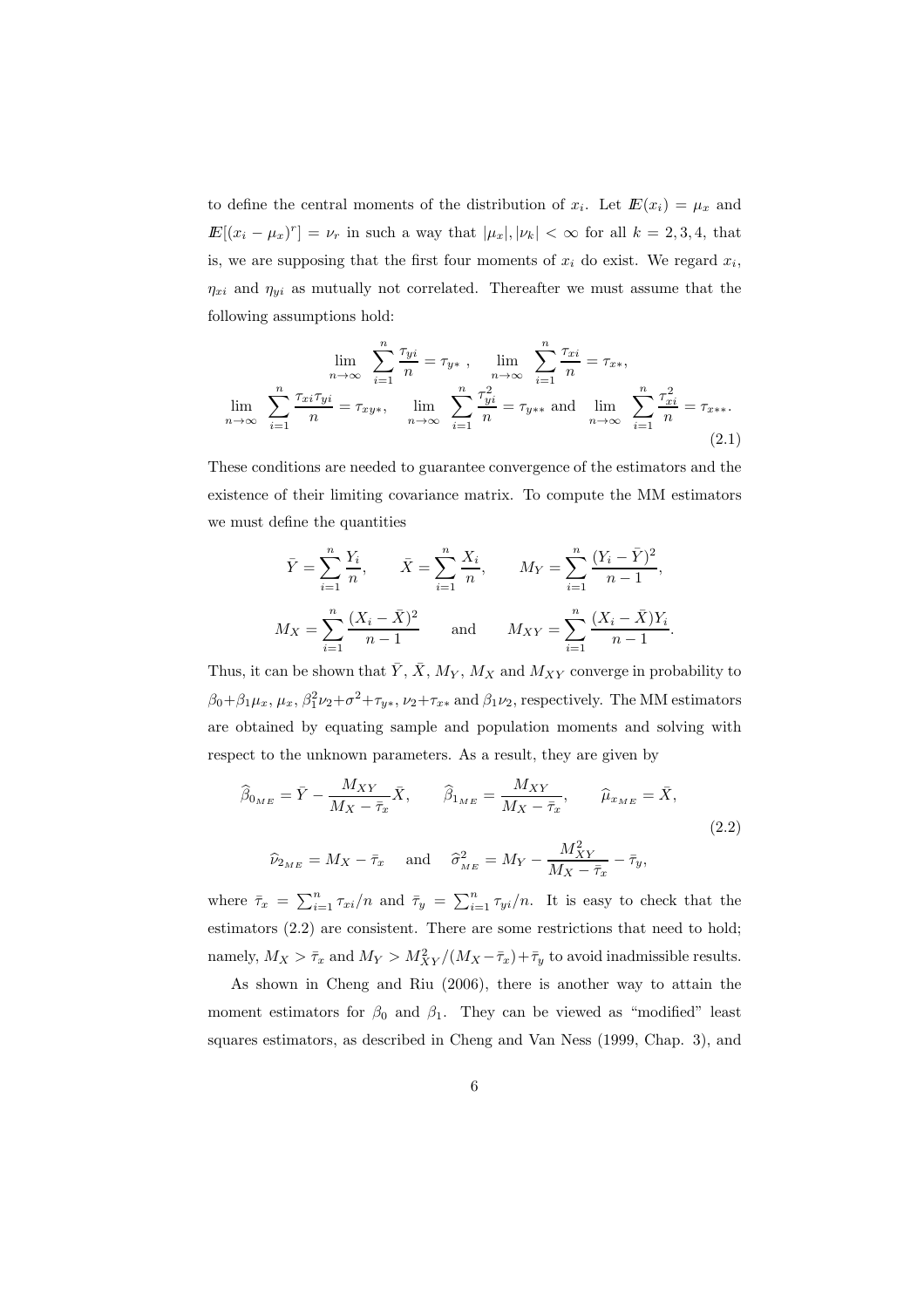may be obtained by minimizing the function

$$
Q(\boldsymbol{\beta}) = \sum_{i=1}^{n} \{ (Y_i - \beta_0 - \beta_1 X_i)^2 - \tau_{yi} - \beta_1^2 \tau_{xi} \},
$$

leading to the following estimating equations:

$$
\frac{\partial Q(\boldsymbol{\beta})}{\partial \beta_0} = \sum_{i=1}^n \Phi_{0i}(\boldsymbol{\beta}) = 0, \qquad \frac{\partial Q(\boldsymbol{\beta})}{\partial \beta_1} = \sum_{i=1}^n \Phi_{1i}(\boldsymbol{\beta}) = 0, \tag{2.3}
$$

where

$$
\Phi_i(\boldsymbol{\beta}) = \begin{pmatrix} \Phi_{0i}(\boldsymbol{\beta}) \\ \Phi_{1i}(\boldsymbol{\beta}) \end{pmatrix} = \begin{pmatrix} Y_i - \beta_0 - \beta_1 X_i \\ (Y_i - \beta_0 - \beta_1 X_i) X_i + \beta_1 \tau_{xi} \end{pmatrix}
$$

with  $\boldsymbol{\beta} = (\beta_0, \beta_1)^{\top}$ . Then, solving the equations (2.3) the MM estimators (2.2) are obtained with a little change. The quantities  $M_X$ ,  $M_Y$  and  $M_{XY}$  are divided by *n* instead of  $n - 1$  as we have mentioned before.

As the MM estimators (2.2) present explicit solutions, we can use the delta method (Lehmann and Casella, 1998) for studying their asymptotic properties. That is, it is possible to show that, under some regularity conditions, when  $\sqrt{n}(\mathbf{w}-\mathbf{\delta}) \stackrel{D}{\longrightarrow} \mathcal{N}(\mathbf{0};\mathbf{\Pi})$ , then  $\sqrt{n}(g(\mathbf{w})-g(\mathbf{\delta})) \stackrel{D}{\longrightarrow} \mathcal{N}(\mathbf{0};\mathbf{P})$ , where "  $\longrightarrow$ " means convergence in distribution,  $g(\cdot)$  is a continuous function,  $P =$  $g'(\boldsymbol{\delta})\boldsymbol{\Pi}g'(\boldsymbol{\delta})^{\top}$  and  $g'(\boldsymbol{\delta})=\frac{\partial g(\boldsymbol{\delta})}{\partial \boldsymbol{\delta}^{\top}}\neq \boldsymbol{0}$ .

Hence, we have, initially, to find the asymptotic distribution of the vector  $(\bar{Y}, \bar{X}, M_X, M_{XY})$  in order to derive the asymptotic covariance matrix of  $(\widehat{\beta}_{0_{ME}}, \widehat{\beta}_{1_{ME}})$ . One can check that the asymptotic distribution of  $(\bar{Y}, \bar{X}, M_X \bar{\tau}_x, M_{XY}$  is such that

$$
\sqrt{n}\begin{pmatrix}\n\bar{Y} - \beta_0 - \beta_1 \mu_x \\
\bar{X} - \mu_x \\
M_X - \bar{\tau}_x - \nu_2 \\
M_{XY} - \beta_1 \nu_2\n\end{pmatrix} \xrightarrow{D} \mathcal{N}_4(\mathbf{0}; L),
$$
\n(2.4)

where

$$
\boldsymbol{L} = \begin{bmatrix} \beta_1^2 \nu_2 + \sigma^2 + \tau_{y*} & \beta_1 \nu_2 & \beta_1 \nu_3 & \beta_1^2 \nu_3 \\ \cdot & \cdot & \nu_2 + \tau_{x*} & \nu_3 & \beta_1 \nu_3 \\ \cdot & \cdot & \cdot & \cdot & \cdot \\ \cdot & \cdot & \cdot & \cdot & \cdot \\ \cdot & \cdot & \cdot & \cdot & \cdot \\ \cdot & \cdot & \cdot & \cdot & \cdot \\ \end{bmatrix}
$$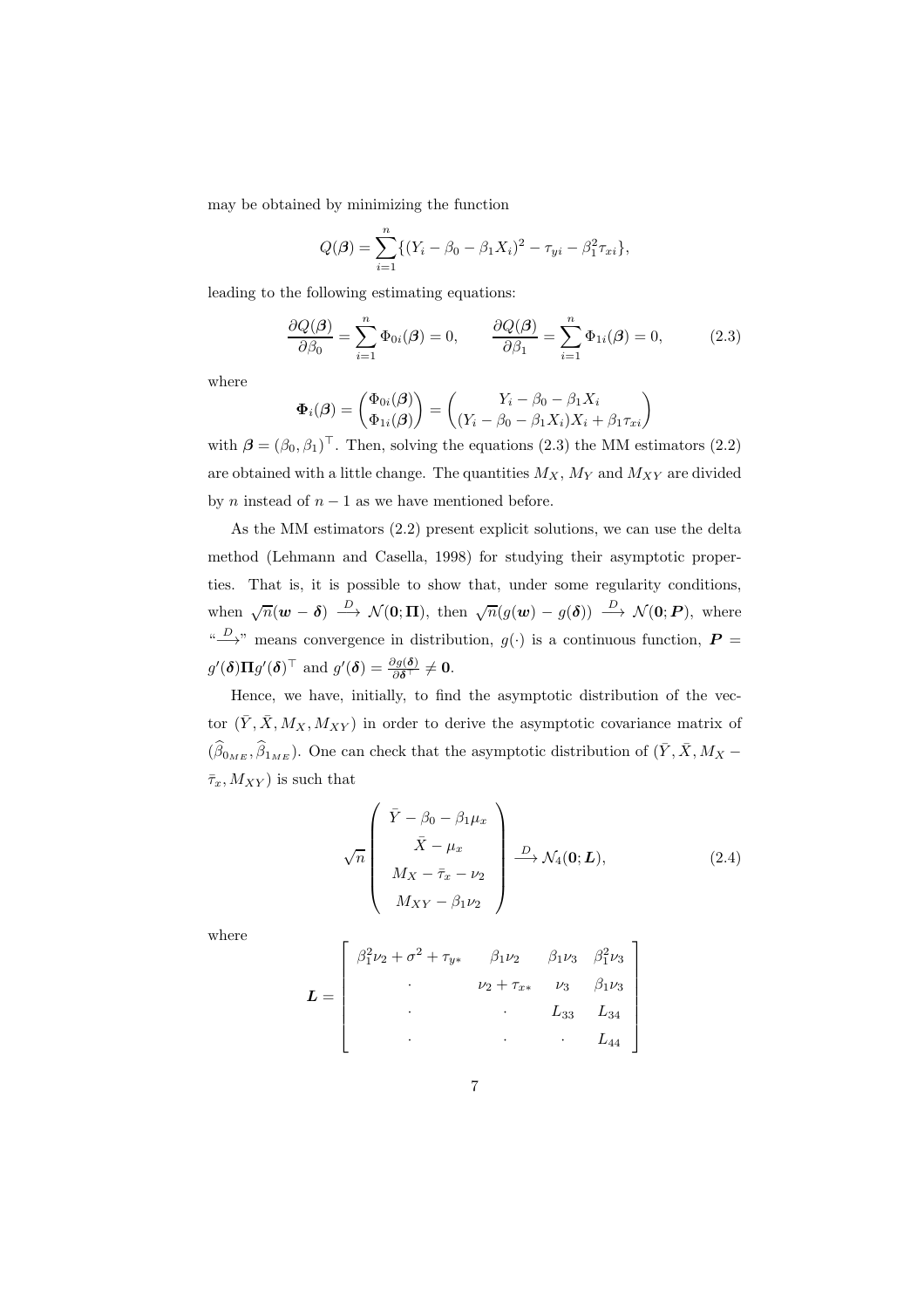with  $L_{33} = 2\tau_{x**} + 4\nu_2\tau_{x*} + \nu_4 - \nu_2^2$ ,  $L_{34} = \beta_1\nu_4 + 2\beta_1\nu_2\tau_{x*} - \beta_1\nu_2^2$  and  $L_{44} = \beta_1^2 \nu_4 + \beta_1^2 \tau_{xx} \nu_2 + \tau_{yy} \nu_2 + \tau_{xy} \nu_3 + \sigma^2 \nu_2 + \tau_{xx} \sigma^2 - \beta_1^2 \nu_2^2$ . In order to obtain the elements of  $L$ , one can rewrite the observed variables as

$$
Y_i - \mu_y = \beta_1(x_i - \mu_x) + \eta_{yi} + q_i \text{ and}
$$
  
\n
$$
X_i - \mu_x = (x_i - \mu_x) + \eta_{xi},
$$
\n(2.5)

where  $\mu_y = \beta_0 + \beta_1 \mu_x$  and  $q_i \stackrel{iid}{\sim} \mathcal{N}(0, \sigma^2)$ . Thus, as  $x_i$ ,  $\eta_{yi}$ ,  $q_i$  and  $\eta_{xi}$  are mutually uncorrelated, the element  $L_{ij}$  can be computed using the equations in  $(2.5).$ 

The function  $g(\cdot)$  which gives  $\hat{\beta}_{_{ME}} = (\hat{\beta}_{0_{ME}}, \hat{\beta}_{1_{ME}})^\top$  from  $(\bar{Y}, \bar{X}, M_X \bar{\tau}_x, M_{XY}$  can be written as

$$
\widehat{\beta}_{\scriptscriptstyle ME} = g(\bar{Y}, \bar{X}, M_X - \bar{\tau}_x, M_{XY}) = \left(\begin{array}{c} \bar{Y} - \frac{M_{XY}}{M_X - \bar{\tau}_x} \bar{X} \\ \\ \frac{M_{XY}}{M_X - \bar{\tau}_x} \end{array}\right)
$$

and, defining  $\mathbf{w} = (w_1, w_2, w_3, w_4)^\top$  and  $\mathbf{\delta} = (\beta_0 + \beta_1 \mu_x, \mu_x, \nu_2, \beta_1 \nu_2)^\top$ , its derivative is given by

$$
g'(\boldsymbol{\delta}) = \left. \frac{\partial g(\boldsymbol{w})}{\partial \boldsymbol{w}^{\top}} \right|_{\boldsymbol{w} = \boldsymbol{\delta}} = \left[ \begin{array}{ccc} 1 & -\beta_1 & \frac{\beta_1 \mu_x}{\nu_2} & -\frac{\mu_x}{\nu_2} \\ 0 & 0 & -\frac{\beta_1}{\nu_2} & \frac{1}{\nu_2} \end{array} \right].
$$

Then, using the delta method we have that  $\sqrt{n}(\hat{\beta}_{_{ME}} - \beta) \stackrel{D}{\longrightarrow} \mathcal{N}_2(\mathbf{0}_2; \Psi(\theta)),$ where  $\boldsymbol{\theta} = (\beta_0, \beta_1, \mu_x, \nu_2, \sigma^2)^\top$  and

$$
\mathbf{\Psi}(\boldsymbol{\theta}) = g'(\boldsymbol{\delta}) \mathbf{L} g'(\boldsymbol{\delta})^{\top} = \begin{bmatrix} \psi_{11} & \psi_{12} \\ \psi_{12} & \psi_{22} \end{bmatrix}.
$$

After somewhat tedious algebra we arrive at

$$
\psi_{11} = \frac{\nu_2^2(\beta_1^2 \tau_{x*} + \sigma^2 + \tau_{y*}) + 2\beta_1^2 \mu_x^2(\tau_{x**} - \nu_2^2) + \mu_x^2 \pi}{\nu_2^2},
$$
  

$$
\psi_{12} = -\frac{2\beta_1^2 \mu_x(\tau_{x**} - \nu_2^2) + \mu_x \pi}{\nu_2^2} \quad \text{and} \quad \psi_{22} = \frac{2\beta_1^2(\tau_{x**} - \nu_2^2) + \pi}{\nu_2^2}
$$

,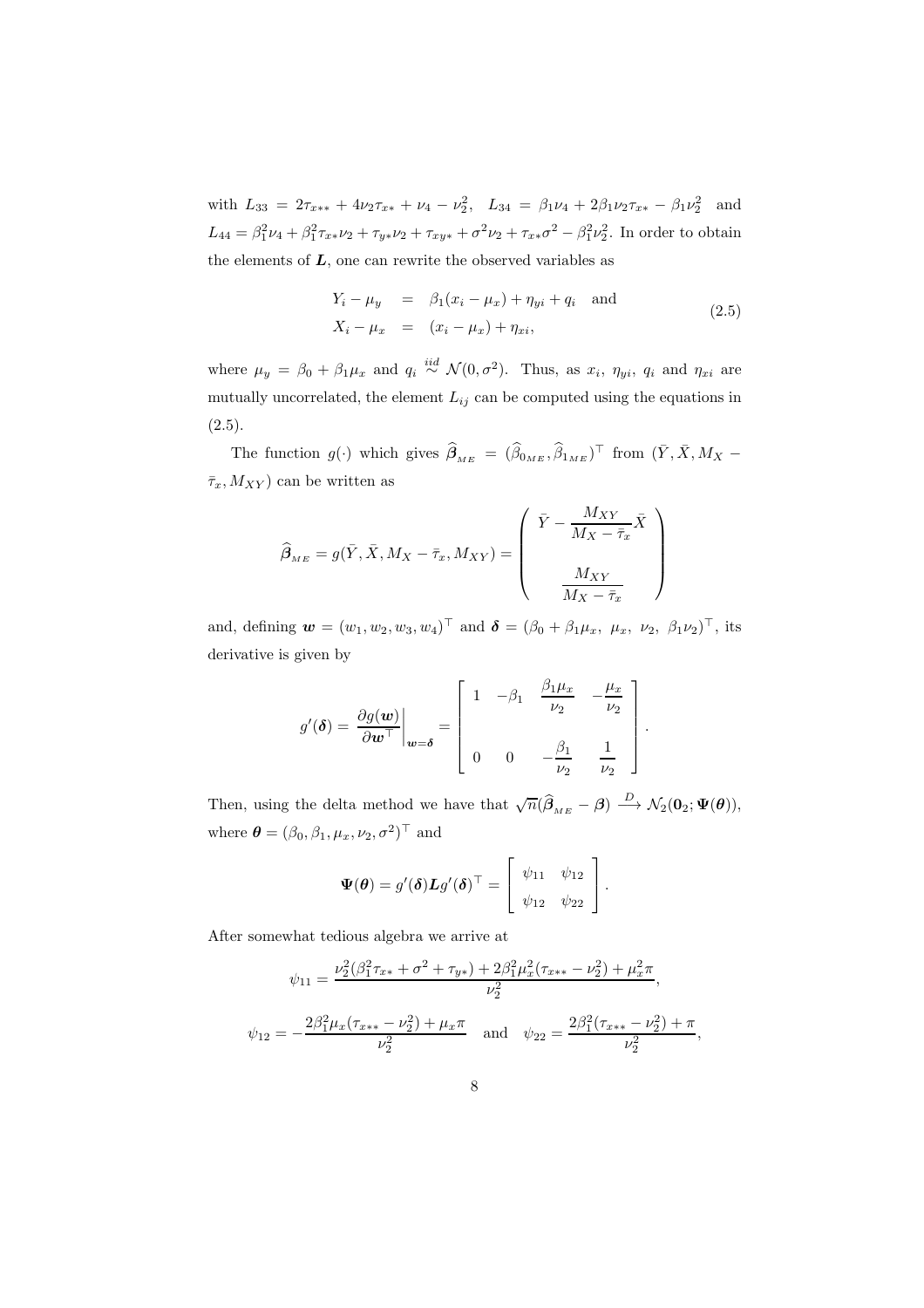where  $\pi = \beta_1^2 \nu_2 \tau_{xx} + \sigma^2 \nu_2 + \tau_{xy*} + \sigma^2 \tau_{xx} + \nu_2 \tau_{y*} + 2\beta_1^2 \nu_2^2$ . Note that, these expressions do not depend on  $\nu_3$  and  $\nu_4$ , since they cancel out. For this reason, the asymptotic distribution of  $\beta_{\substack{ME}}$  is robust against the distribution of  $x_i$ . This asymptotic covariance matrix is still valid when  $\sigma^2 = 0$ . If  $\beta_0 = 0$ , we can use the moment estimator for  $\beta_1$  and its respective asymptotic variance to infer values about  $\beta_1$ . Furthermore, if the covariate is not subject to measurement errors, one can simply take  $\tau_{x*} = \tau_{x**} = \tau_{xy*} = \tau_{xi} = 0$  for all  $i = 1, ..., n$  in the estimators and in the covariance matrix above.

The matrix  $\Psi(\theta)$  may be estimated using the MM estimators (2.2). Moreover,  $\tau_{x*}$ ,  $\tau_{y*}$ ,  $\tau_{x**}$  and  $\tau_{xy*}$  must be replaced with  $\bar{\tau}_x$ ,  $\bar{\tau}_y$ ,  $\sum_{i=1}^n \tau_{xi}^2/n$  and  $\sum_{i=1}^n \tau_{xi}\tau_{yi}/n$ , respectively. Therefore, letting  $\widehat{\Psi}(\widehat{\theta}_{_{ME}})$  be the estimated asymptotic covariance matrix, for testing H<sub>0</sub> :  $G\beta = d$  we can use the Wald-type statistic

$$
\xi_{_{ME_1}} = n \left( \widehat{\mathbf{G}\widehat{\boldsymbol{\beta}}}_{_{ME}} - \boldsymbol{d} \right)^{\top} \left[ \widehat{\mathbf{G}\Psi}(\widehat{\boldsymbol{\theta}}_{_{ME}}) \mathbf{G}^{\top} \right]^{-1} \left( \widehat{\mathbf{G}\widehat{\boldsymbol{\beta}}}_{_{ME}} - \boldsymbol{d} \right), \tag{2.6}
$$

which converges in distribution, under H<sub>0</sub>, to  $\chi^2(s)$ , where  $s = rank(G)$ .

On the other hand, the Wald-type statistic built using the covariance matrix that follows from the "adjusted" least squares estimating equations (2.3), see Cheng and Riu (2006), can be written as

$$
\xi_{\scriptscriptstyle ME_2} = n \left( \boldsymbol{G} \widehat{\boldsymbol{\beta}}_{\scriptscriptstyle ME*} - \boldsymbol{d} \right)^{\top} \left[ \boldsymbol{G} \boldsymbol{A}_{n}^{-1} \boldsymbol{B}_{n} \boldsymbol{A}_{n}^{-1} \boldsymbol{G}^{\top} \right]^{-1} \left( \boldsymbol{G} \widehat{\boldsymbol{\beta}}_{\scriptscriptstyle ME*} - \boldsymbol{d} \right), \tag{2.7}
$$

where  $\beta_{_{ME*}}$  is the moment estimator for  $\beta$  using Cheng and Riu's approach,

$$
A_n = \frac{1}{n} \sum_{i=1}^n \frac{\partial}{\partial \beta} \Phi_i(\beta) = \frac{1}{n} \begin{bmatrix} -n & -\sum_{i=1}^n X_i \\ -\sum_{i=1}^n X_i & \sum_{i=1}^n (-X_i^2 + \tau_{xi}) \end{bmatrix}
$$

and

$$
\boldsymbol{B}_n = \frac{1}{n} \sum_{i=1}^n \boldsymbol{\Phi}_i(\widehat{\boldsymbol{\beta}}_{\scriptscriptstyle M E*}) \boldsymbol{\Phi}_i(\widehat{\boldsymbol{\beta}}_{\scriptscriptstyle M E*})^\top = \frac{1}{n} \left[ \begin{array}{cc} \widehat{b}_{00} & \widehat{b}_{01} \\ \widehat{b}_{01} & \widehat{b}_{11} \end{array} \right]
$$

with  $b_{00} = \sum_{i=1}^{n} (Y_i - \beta_0 - \beta_1 X_i)^2$ ,  $b_{01} = \sum_{i=1}^{n} (Y_i - \beta_0 - \beta_1 X_i)[(Y_i - \beta_0 \beta_1 X_i$ ) $X_i + \beta_1 \tau_{xi}$  and  $b_{11} = \sum_{i=1}^n \left[ (Y_i - \beta_0 - \beta_1 X_i) X_i + \beta_1 \tau_{xi} \right]^2$ . The distributions of the Wald statistics (2.6) and (2.7) differ for finite samples but, under normality of the model errors, they are asymptotically equivalent.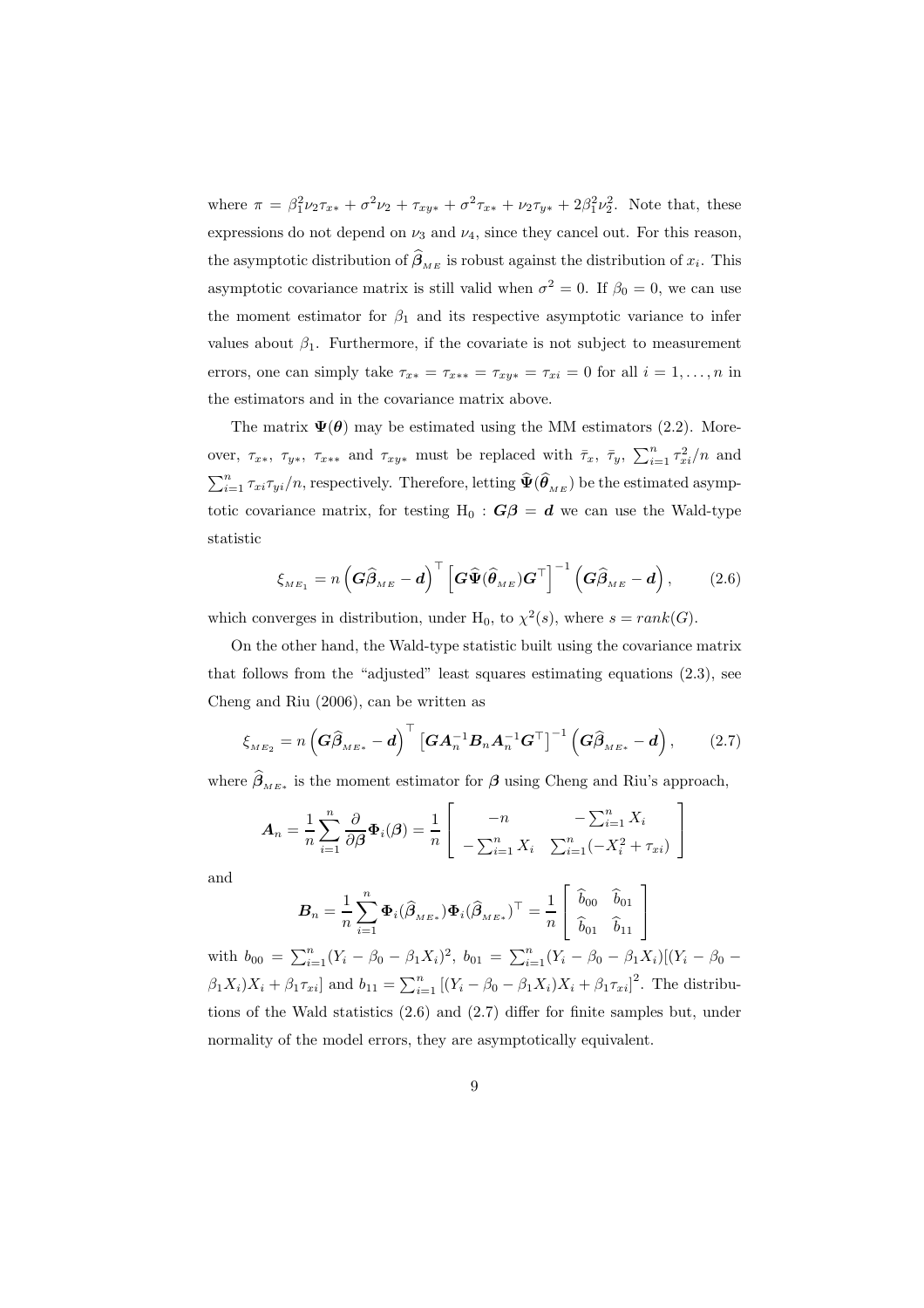# 3. Maximum likelihood approach

Under suitable regularity conditions, the ML approach generates efficient estimators, that is, the asymptotic covariance matrix attains the inverse of the Fisher information matrix (information matrix in short) and the bias of the ML estimates converges to zero when the sample size increases. Kulathinal et al. (2002) presents the EM algorithm to find the maximum likelihood estimators. In this paper we use the same notation as in Kulathinal et al. (2002). Thus, as part of their algorithm, they considered the following bivariate normal model for the unobservable variables  $(x_i, y_i)$ :

$$
\begin{pmatrix} x_i \\ y_i \end{pmatrix} \stackrel{iid}{\sim} \mathcal{N}_2 \left( \begin{pmatrix} \mu_1 \\ \mu_2 \end{pmatrix}; \begin{bmatrix} \sigma_{11} & \rho \sqrt{\sigma_{11} \sigma_{22}} \\ . & \sigma_{22} \end{bmatrix} \right),
$$

where  $\mu_1 = \mu_x$ ,  $\mu_2 = \beta_0 + \beta_1 \mu_x$ ,  $\sigma_{22} = \beta_1^2 \sigma_x^2 + \sigma^2$ ,  $\sigma_{11} = \sigma_x^2$  and  $\rho =$  $\beta_1 \sigma_x^2 / \sqrt{\sigma_{11} \sigma_{22}}$ . Then, based on the EM algorithm, it is possible to maximize the log-likelihood of  $\theta^* = (\mu_1, \mu_2, \sigma_{11}, \sigma_{22}, \rho)^{\top}$  associated with the observed variables  $(X_i, Y_i)$  and, using the invariance property of the ML estimators, one can estimate the parameters of interest  $(\beta_0, \beta_1, \mu_x, \sigma_x^2, \sigma^2)$ . Note that, if  $\beta_0 = 0$ the ML estimators of  $\beta_1$ ,  $\mu_x$ ,  $\sigma_x^2$  and  $\sigma^2$  can not be found using this technique. Notice also that, if the estimate of  $\sigma_{22} - \sigma_{12}^2/\sigma_{11} < 0$  the estimator for  $(\beta_0, \beta_1, \mu_x, \sigma_x^2, \sigma^2)$  attained using the approach in Kulathinal et al. (2002) is not the ML estimator ( $\sigma^2$  can not take negative values). We recall that it is not the purpose of this paper to find the ML estimators since they are clearly stated in Kulathinal et al. (2002) using the EM algorithm.

Let  $\mathbf{Z}_i = (X_i, Y_i)^\top$  and  $\boldsymbol{\mu} = (\mu_1, \mu_2)^\top$ , then the log-likelihood of  $\boldsymbol{\theta}^*$  associated with the observed vector  $Z_i$  is given by

$$
\ell(\boldsymbol{\theta}^*) \propto -\frac{1}{2} \sum_{i=1}^n \log |\boldsymbol{S}_i| - \frac{1}{2} \sum_{i=1}^n (\boldsymbol{Z}_i - \boldsymbol{\mu})^\top \boldsymbol{S}_i^{-1} (\boldsymbol{Z}_i - \boldsymbol{\mu}), \tag{3.1}
$$

where

$$
\boldsymbol{S}_i = \left[ \begin{array}{cc} \sigma_{11} + \tau_{xi} & \rho \sqrt{\sigma_{11} \sigma_{22}} \\ \cdot & \sigma_{22} + \tau_{yi} \end{array} \right], \quad i = 1, \ldots, n.
$$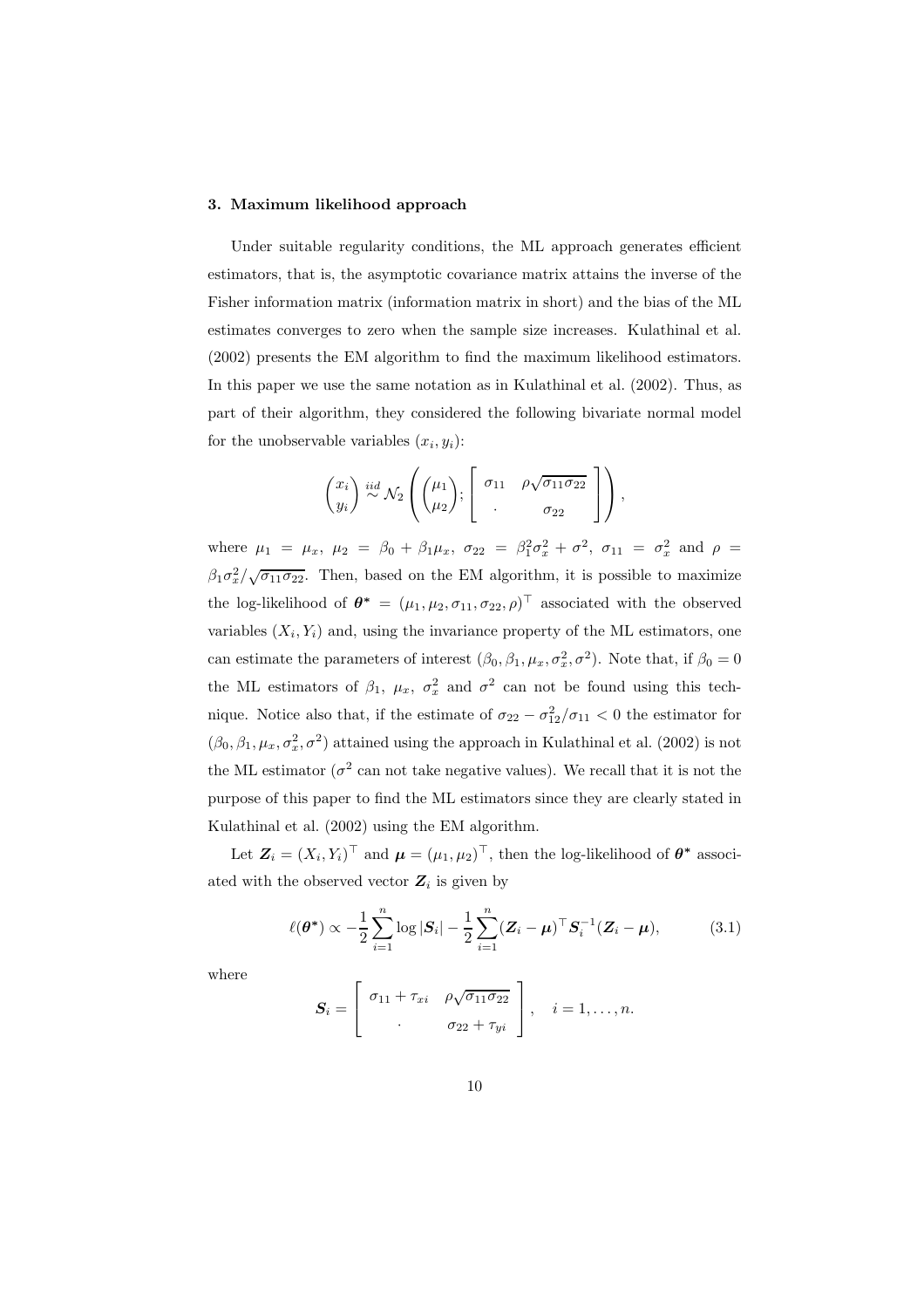The expected information matrix of  $(\sigma_{11}, \sigma_{22}, \rho)$  was also derived by Kulathinal et al. (2002), which is given by

$$
\boldsymbol{I}(\sigma_{11},\sigma_{22},\rho)=\sum_{i=1}^n\boldsymbol{J}_i\boldsymbol{I}_i\boldsymbol{J}_i^\top
$$

where

$$
\mathbf{I}_{i} = \begin{bmatrix} \frac{2 - \rho_{i}^{2}}{4(1 - \rho_{i}^{2})(\sigma_{11} + \tau_{xi})^{2}} & \frac{-\rho_{i}^{2}}{4(1 - \rho_{i}^{2})(\sigma_{11} + \tau_{xi})(\sigma_{22} + \tau_{yi})} & \frac{-\rho_{i}}{2(1 - \rho_{i}^{2})(\sigma_{11} + \tau_{xi})} \\ \cdot & \frac{2 - \rho_{i}^{2}}{4(1 - \rho_{i}^{2})(\sigma_{22} + \tau_{yi})^{2}} & \frac{-\rho_{i}}{2(1 - \rho_{i}^{2})(\sigma_{22} + \tau_{yi})} \\ \cdot & \frac{-\rho_{i}}{4(1 - \rho_{i}^{2})(\sigma_{22} + \tau_{yi})^{2}} & \frac{-\rho_{i}}{1 + \rho_{i}^{2}} \\ \cdot & \cdot & \frac{1 + \rho_{i}^{2}}{(1 - \rho_{i}^{2})^{2}} \end{bmatrix},
$$
\n
$$
\mathbf{J}_{i} = \begin{bmatrix} 1 & 0 & \frac{\rho_{i}\tau_{xi}}{2\sigma_{11}(\sigma_{11} + \tau_{xi})} \\ 0 & 1 & \frac{\rho_{i}\tau_{yi}}{2\sigma_{22}(\sigma_{22} + \tau_{yi})} \\ 0 & 0 & \frac{\rho_{i}}{\rho} \end{bmatrix} \text{ and } \rho_{i} = \frac{\rho\sqrt{\sigma_{11}\sigma_{22}}}{\sqrt{(\sigma_{11} + \tau_{xi})(\sigma_{22} + \tau_{yi})}}.
$$

The matrix  $J_i$  is derived in Kulathinal et al. (2002) and it is slightly incorrect in its elements  $(1,3)$  and  $(2,3)$  (de Castro et al., 2008), the correct one being presented here.

To obtain the asymptotic variance of the ML estimator of  $\beta_1$ , Kulathinal et al. (2002) suggested using the Jacobian of the transformation from  $(\sigma_{11}, \sigma_{22}, \rho)$ to  $\beta_1$ . In this section, the main result is to find the asymptotic covariance matrix for the ML estimator of  $(\beta_0, \beta_1)$  using the delta method.

Therefore, differentiating twice (3.1) with respect to  $\theta^*$ , computing its expectation and noting that

$$
I\!\!E\left(\frac{\partial^2 \ell(\boldsymbol{\theta}^*)}{\partial \boldsymbol{\mu} \partial(\sigma_{11}, \sigma_{22}, \rho)}\right) = I\!\!E\left(\frac{\partial^2 \ell(\boldsymbol{\theta}^*)}{\partial(\sigma_{11}, \sigma_{22}, \rho)^\top \partial \boldsymbol{\mu}^\top}\right)^\top = \mathbf{0}_{2 \times 3},
$$

we have the expected information matrix of  $\theta^*$  which is given by

$$
\boldsymbol{I}_n(\boldsymbol{\theta^*}) = \sum_{i=1}^n \left[ \begin{array}{cc} \boldsymbol{S}_i^{-1} & \boldsymbol{0}_{2\times 3} \\ \boldsymbol{0}_{3\times 2} & \boldsymbol{J}_i \boldsymbol{I}_i \boldsymbol{J}_i^\top \end{array} \right].
$$

Let  $\hat{\mu}_1$ ,  $\hat{\mu}_2$ ,  $\hat{\sigma}_{11}$ ,  $\hat{\sigma}_{22}$  and  $\hat{\rho}$  be the ML estimators of  $\mu_1$ ,  $\mu_2$ ,  $\sigma_{11}$ ,  $\sigma_{22}$  and  $\rho$ , respectively. ML estimators have asymptotically normal distribution (which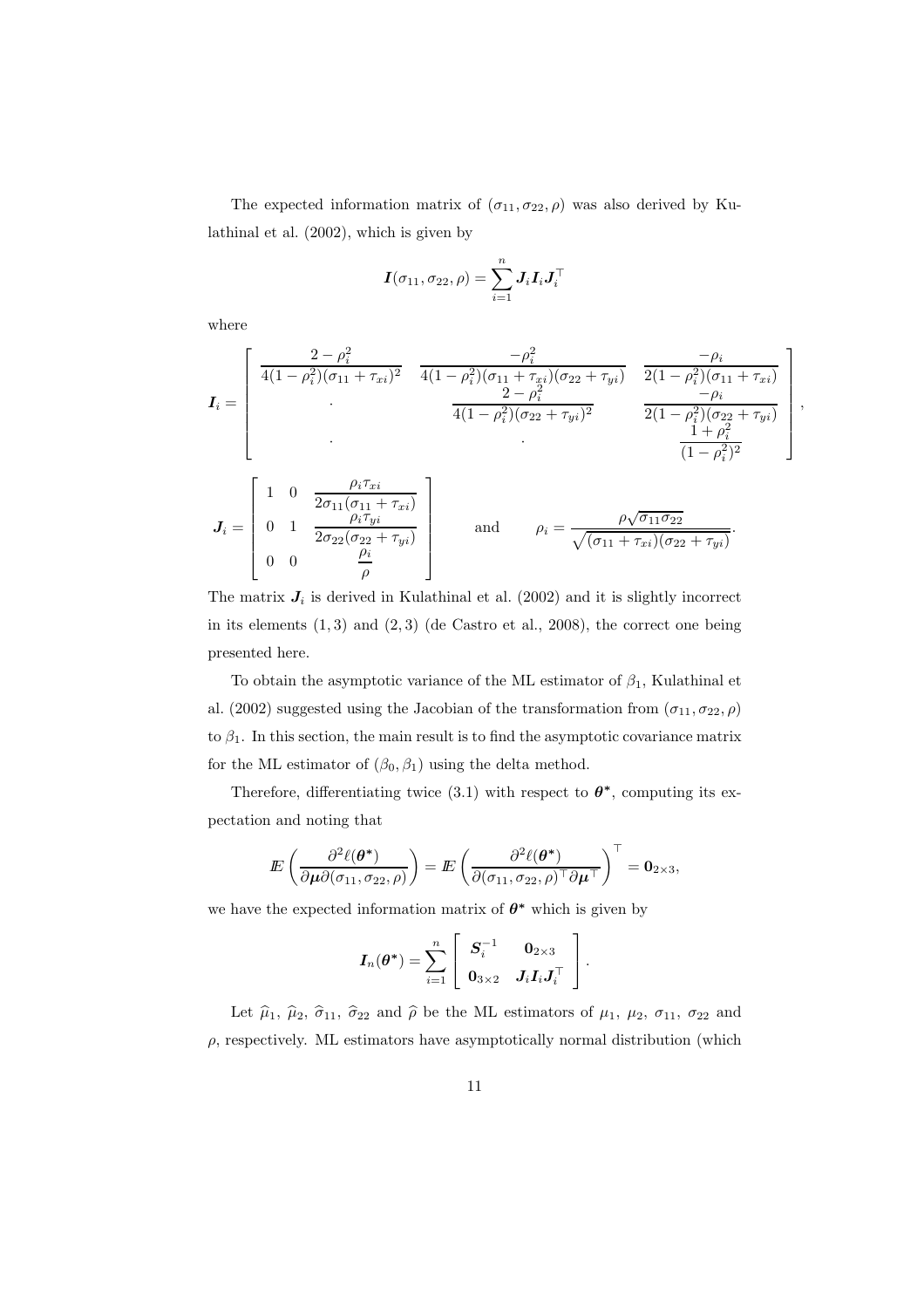is a property of the ML estimators in the structural version since regularity conditions are satisfied). Then, by the invariance property (and assuming that  $\hat{\sigma}_{22} - \hat{\sigma}_{12}^2/\hat{\sigma}_{11} > 0$ , the ML estimator of  $(\beta_0, \beta_1)$ ,  $\hat{\beta}_{ML} = (\hat{\beta}_{0_{ML}}, \hat{\beta}_{1_{ML}})^{\top}$ , is given by

$$
\widehat{\beta}_{ML} = h(\widehat{\theta^*}) = \begin{pmatrix} \widehat{\mu}_2 - \widehat{\rho}\sqrt{\frac{\widehat{\sigma}_{22}}{\widehat{\sigma}_{11}}}\widehat{\mu}_1 \\ \\ \widehat{\rho}\sqrt{\frac{\widehat{\sigma}_{22}}{\widehat{\sigma}_{11}}} \end{pmatrix}
$$

and differentiating  $h$  with respect to each of its elements, we have that

$$
h'(\theta^*) = \frac{\partial h(x)}{\partial x^{\top}}\Big|_{x=\theta^*} = \begin{bmatrix} -\rho \sqrt{\frac{\sigma_{22}}{\sigma_{11}}} & 1 & \frac{\rho \mu_1 \sqrt{\sigma_{22}}}{2\sigma_{11}^{3/2}} & -\frac{\rho \mu_1}{2\sqrt{\sigma_{11} \sigma_{22}}} & -\mu_1 \sqrt{\frac{\sigma_{22}}{\sigma_{11}}} \\ 0 & 0 & -\frac{\rho \sqrt{\sigma_{22}}}{2\sigma_{11}^{3/2}} & \frac{\rho}{2\sqrt{\sigma_{11} \sigma_{22}}} & \sqrt{\frac{\sigma_{22}}{\sigma_{11}}} \end{bmatrix}
$$

.

Hence,

$$
\sqrt{n}\left(\widehat{\boldsymbol{\beta}}_{\scriptscriptstyle ML}-\boldsymbol{\beta}\right) \stackrel{D}{\longrightarrow} \mathcal{N}_2\left(\mathbf{0}_2; h'(\boldsymbol{\theta}^*)\boldsymbol{\Gamma}^{-1}(\boldsymbol{\theta}^*)h'(\boldsymbol{\theta}^*)^\top\right)
$$

where

$$
\Gamma(\boldsymbol{\theta}^*) = \lim_{n \to \infty} \frac{1}{n} \boldsymbol{I}_n(\boldsymbol{\theta}^*).
$$

It is very complicated to state conditions for the existence of  $\Gamma(\theta^*)$ . These conditions involve functions which depend on the known variances  $\tau_{xi}$  and  $\tau_{yi}$ . For simplicity we consider that  $\Gamma(\theta^*)$  exists (i.e., each element is strictly less than infinity) and that it is positive definite. Hence, we are able to build a Wald-type statistic for testing H<sub>0</sub> :  $G\beta = d$ , which is given by

$$
\xi_{ML} = n \left( \mathbf{G} \hat{\beta}_{ML} - \mathbf{d} \right)^{\top} \left[ \mathbf{G} h'(\widehat{\boldsymbol{\theta}^*}) \widehat{\boldsymbol{\Gamma}}^{-1} (\widehat{\boldsymbol{\theta}^*}) h'(\widehat{\boldsymbol{\theta}^*})^{\top} \mathbf{G}^{\top} \right]^{-1} \left( \mathbf{G} \hat{\beta}_{ML} - \mathbf{d} \right), (3.2)
$$
  
where  $\widehat{\boldsymbol{\Gamma}}(\widehat{\boldsymbol{\theta}^*}) = \frac{1}{n} \mathbf{I}_n(\widehat{\boldsymbol{\theta}^*}).$ 

The three Wald-type statistics  $(2.6)$ ,  $(2.7)$  and  $(3.2)$  have the same asymptotic distribution. Hence, confidence regions for  $\boldsymbol{\beta} = (\beta_0, \beta_1)^\top$  can be built from these Wald-type statistics. They are given, respectively, by

$$
n\left(\widehat{\beta}_{\scriptscriptstyle ME} - \beta\right)^{\top} \widehat{\Psi}^{-1}(\widehat{\theta}_{\scriptscriptstyle ME})\left(\widehat{\beta}_{\scriptscriptstyle ME} - \beta\right) \leq \chi^2_{2,\gamma},\tag{3.3}
$$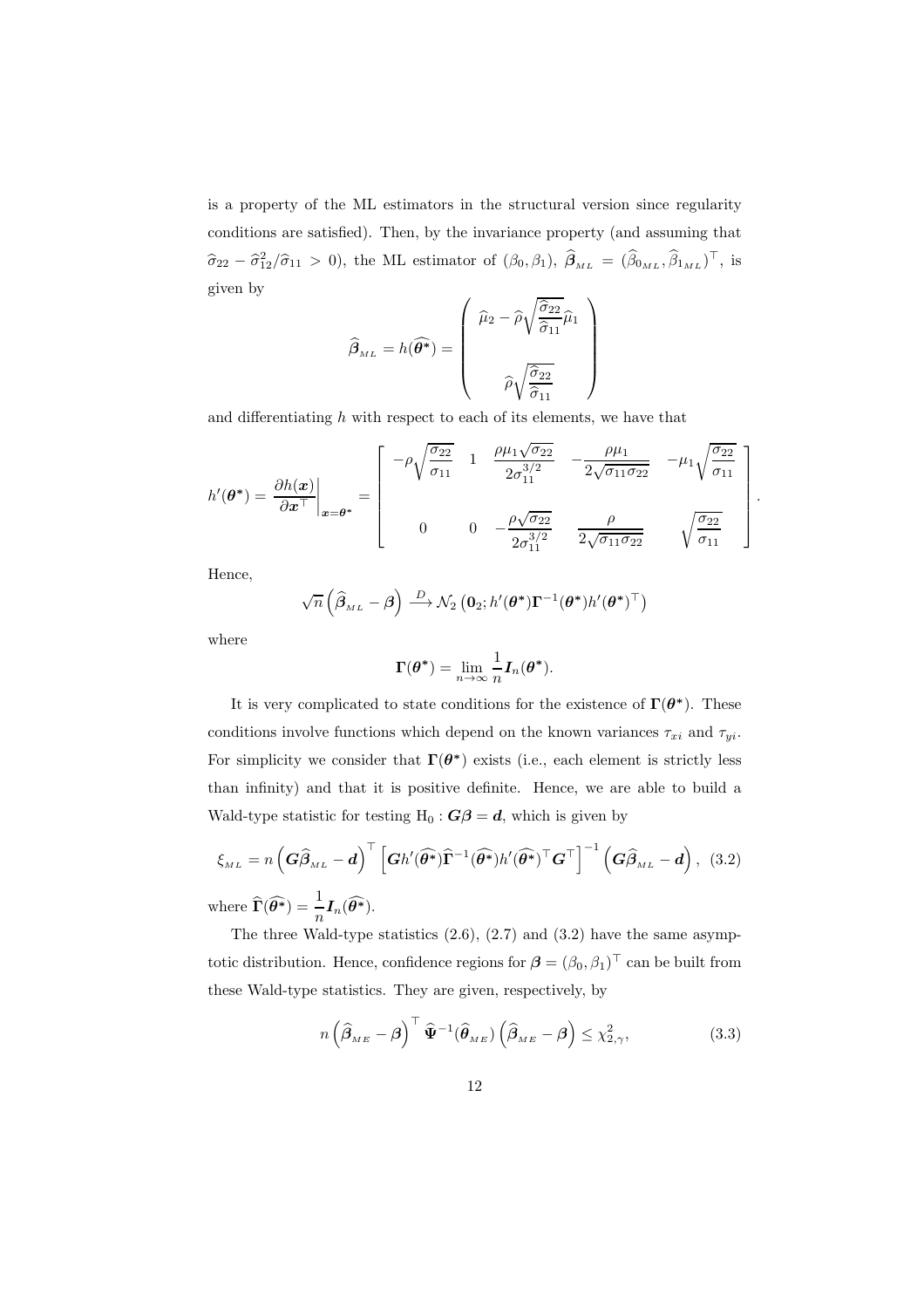$$
n\left(\widehat{\beta}_{_{ME}} - \beta\right)^{\top} A_n \mathcal{B}_n^{-1} A_n \left(\widehat{\beta}_{_{ME}} - \beta\right) \leq \chi^2_{2,\gamma} \tag{3.4}
$$

and

$$
n\left(\widehat{\boldsymbol{\beta}}_{\scriptscriptstyle ML} - \boldsymbol{\beta}\right)^{\top} \left[h'(\widehat{\boldsymbol{\theta}^*})\widehat{\boldsymbol{\Gamma}}^{-1}(\widehat{\boldsymbol{\theta}^*})h'(\widehat{\boldsymbol{\theta}^*})^{\top}\right]^{-1} \left(\widehat{\boldsymbol{\beta}}_{\scriptscriptstyle ML} - \boldsymbol{\beta}\right) \leq \chi^2_{2,\gamma},\tag{3.5}
$$

where  $\chi_{2,\gamma}^2$  denotes the  $\gamma$ -th quantile of the  $\chi_2^2$  distribution,  $0 < \gamma < 1$ . Moreover, ellipses can be plotted from (3.3)-(3.5).

## 4. Simulation study

In this section simulation studies are conducted for examining the behavior of the distributions of the Wald-type statistics  $(2.6), (2.7)$  and  $(3.2)$  for small and moderate sample sizes. In view of this, we planned Monte Carlo simulations to evaluate the empirical test sizes and the powers of the statistics at the 5% nominal level. The simulation setting is as follows:

$$
\sigma^2 = 10, \qquad \sqrt{\tau_{xi}} \stackrel{iid}{\sim} U(0.5, 1.5) \qquad \text{and} \qquad \sqrt{\tau_{yi}} \stackrel{iid}{\sim} U(0.5, 4), \qquad (4.1)
$$

where  $U(a, b)$  means uniform distribution on [a, b]. The setting (4.1) was selected in order to simulate observations similar to the real data sets from the WHO MONICA project. The empirical test size and the power are computed as follows. We consider a finite grid in the neighborhood of  $(\beta_0, \beta_1) = (0, 1);$ namely,  $(-2, 0.4)$ ,  $(0, 0.4)$ ,  $(2, 0.4)$ ,  $(-2, 1)$ ,  $(0, 1)$ ,  $(2, 1)$ ,  $(-2, 1.6)$ ,  $(0, 1.6)$  and  $(2, 1.6)$ . We take the sample sizes  $n = 40, 80$  and 160. The moment estimators are used as initial values for starting the EM algorithm. The null hypothesis was  $H_0: (\beta_0, \beta_1) = (0, 1)$  in Tables 2–4 and  $H_0: \beta_1 = 0$  in Tables 5–7 (under the latter hypothesis we consider the following values for  $\beta_1$ : -0.50, -0.25, 0.00, 0.25 and 0.50). For each triplet  $(\beta_0, \beta_1, n)$  we generate 10 000 Monte Carlo simulations and utilize the Wald-type statistics  $(2.6)$ ,  $(2.7)$  and  $(3.2)$  for testing if there exists evidence against the null hypothesis at the 5% (nominal) significance level. Under the null hypothesis, we expect to reject only 5% of the time. The variances  $\tau_{xi}$  and  $\tau_{yi}$  are generated for each sample size but kept fixed in all Monte Carlo simulations for each sample size.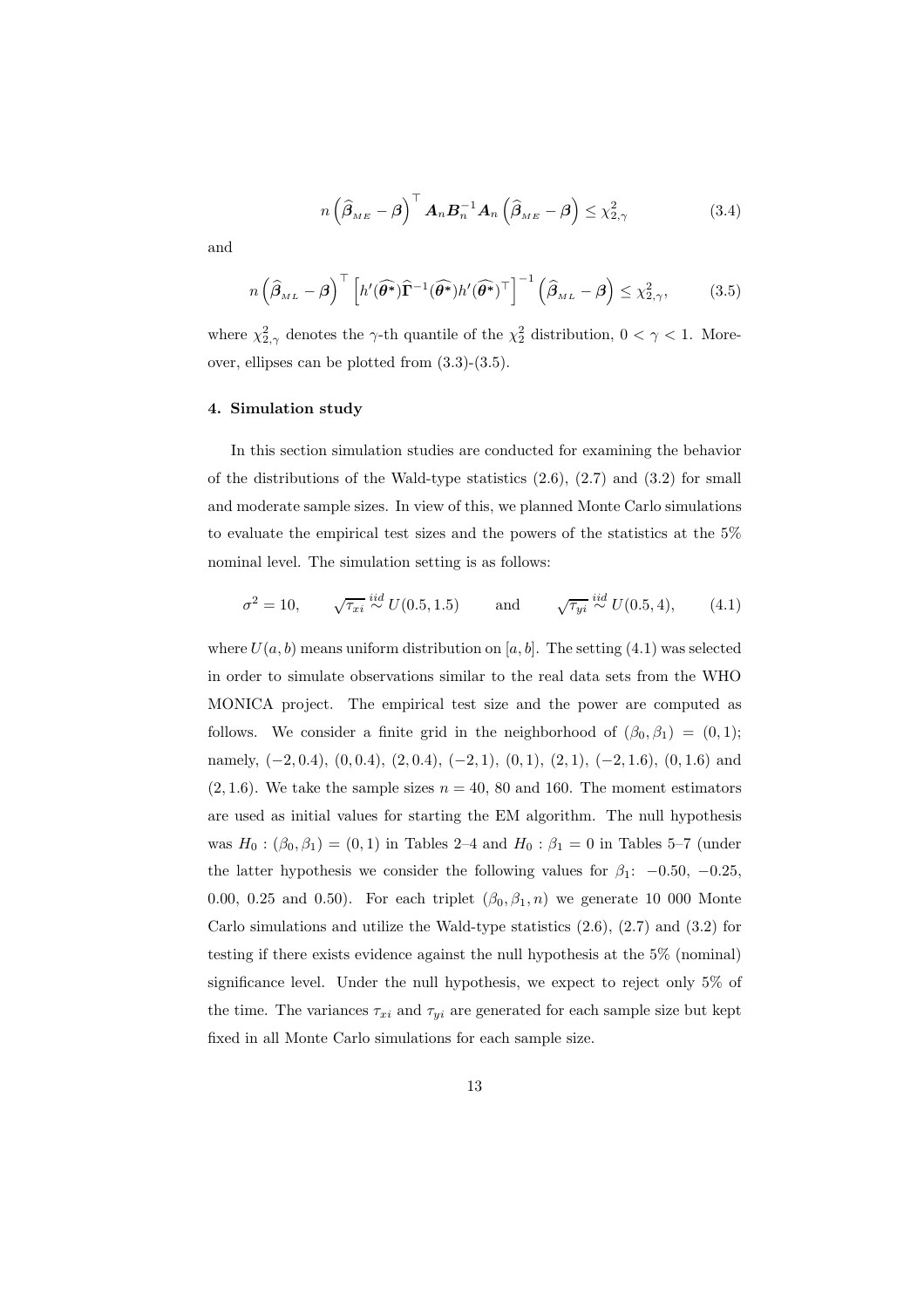We also study the rejection rates by using erroneously a naive model which does not consider the measurement errors in the covariate. We use the Wald statistic *MM 1* taking  $\tau_{x*} = \tau_{x**} = \tau_{xy*} = \tau_{xi} = 0$  for  $i = 1, 2, ..., n$  and denote this procedure as the naive approach and the Wald statistic using this procedure as *NA* (weighted least squares method). Table 1.a presents the test sizes of the hypothesis  $H_0 : (\beta_0, \beta_1) = (0, 1)$  for the normal, half normal and Student t cases when the sample sizes are 40, 80 and 160 using the *NA*. Note that, as expected, the empirical test sizes depicted in Table 1.a are far away from the expected 5% nominal level. Other parameter settings were taken, but they have the same behavior (if we maintain the variances of the measurement errors with the same magnitude as previously defined). However, when we are testing hypothesis specifying that  $\beta_1 = 0$  (see Table 1.b and Tables 5–7), the *NA* produces coherent results (test sizes close to the adopted nominal level). This happens because, under this hypothesis, there is no covariate effect and, consequently, there is no measurement error effect associated with the covariate.

Tables 2–4 depict the empirical test sizes (in the middle cells) and powers (around the middle cells) considering  $x \stackrel{iid}{\sim} \mathcal{N}(-2, 4)$ ,  $x \stackrel{iid}{\sim} \mathcal{HN}(-2, 4)$  and  $x \stackrel{iid}{\sim}$  $t(-2, 4, 5)$ , respectively, where " $\mathcal{HN}(\mu, \sigma^2)$ " means the half normal distribution with location  $\mu$  and scale  $\sigma^2$ ; "  $t(\mu, \sigma^2, v)$ " means the Student t distribution with location  $\mu$ , scale  $\sigma^2$  and v degrees of freedom. The same distributions set up was considered in Tables 5–7, but in these tables we maintained fixed  $\beta_0 = -2$  (other simulations were developed but they had similar results and, for this reason, we omit them). The perturbation on the distribution of  $x$  may be severe. Firstly it is not perturbed, i.e, a normal distribution is considered. Next, we consider asymmetric and heavy tailed distributions for it in order to verify whether the Wald-type statistics are much affected. We denote the Waldtype statistic (2.6) as *MM 1*, the Wald-type statistic (2.7) as *MM 2* (it uses the asymptotic covariance matrix derived in Cheng and Riu (2006)) and the Waldtype statistic (3.2) as *ML*. Both asymptotic covariance matrices used in *MM 1* and *ML* have been derived in this paper.

Tables 5–7 show the rejection rates for  $H_0$ :  $\beta_1 = 0$  considering two sorts of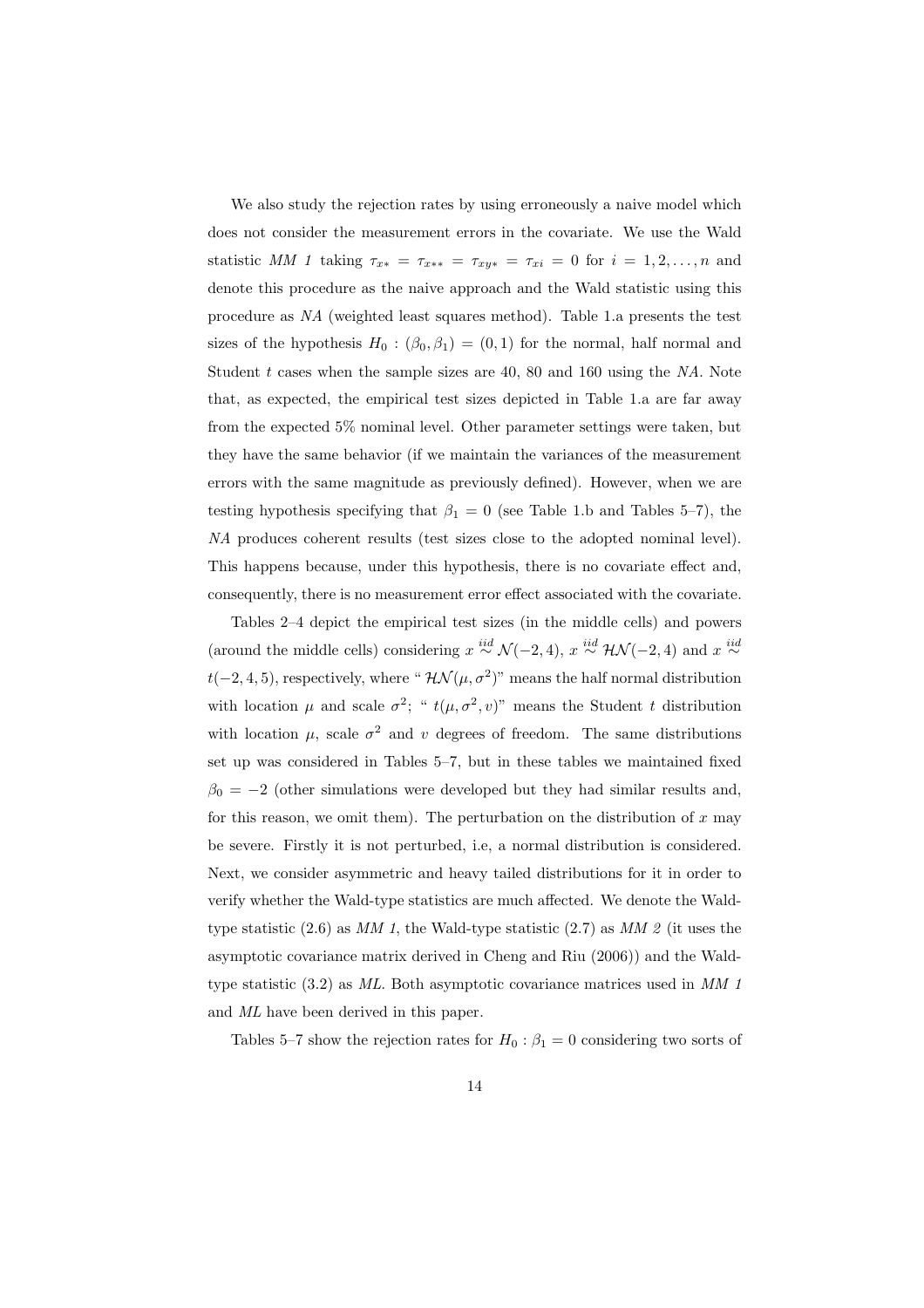heteroscedasticity; namely: (a) when  $\sqrt{\tau_{xi}}$  and  $\sqrt{\tau_{yi}}$  have uniform distributions as defined in  $(4.1)$ , i.e., the variances do not depend on the covariate  $x_i$  and (b) when  $\sqrt{\tau_{xi}} = 0.1|x_i|$  and  $\sqrt{\tau_{yi}} = 0.1|\beta_0 + \beta_1 x_i|$ . In general, in setting (b) the testing becomes more sensible and rejects more often than when (a) is considered, i.e., this sort of heteroscedasticity can interfere in the inferences.

As can be seen in all Tables 2–7, the *MM 1* and *ML*'s performances seem not to be affected by the distribution of  $x$ . Additionally, Cheng and Riu's approach is the most affected by the perturbations in the distribution of  $x$  when the sample size is small. These results are still valid for other parameter settings. Moreover, in the majority of cases, *ML* is the most powerful test, as expected. The low power presented when  $x_i \stackrel{iid}{\sim} \mathcal{HN}(\mu, \sigma^2)$  in both Tables 3 and 6 might be explained by the fact that the  $x$ -values are generated with measurement error in a short range, making difficult the identification of the line's intercept and slope.

#### 5. Applications

# *5.1. Epidemiology*

Trends in cardiovascular diseases have been monitored by the WHO MON-ICA (World Health Organization Multinational MONItoring of trends and determinants in CArdiovascular disease) Project which was established in the early 1980s. The main objective of this project is related to changes in known risk factors  $(x)$  with the trends in cardiovascular mortality and coronary heart disease  $(y)$ . In this paper, we analyze the same data set analyzed by Kulathinal et al. (2002) which are trends of the annual change in event rate (cardiovascular mortality) and trends of the risk scores for women  $(n=36)$  and for men  $(n=38)$ in each population. The risk score was defined as a linear combination of smoking status, systolic blood pressure, body mass index and total cholesterol level. Its coefficients were derived from a follow up study using proportional hazards models which can provide the observed risk score and its variance. For additional information, see Kulathinal et al. (2002). The observed response variable,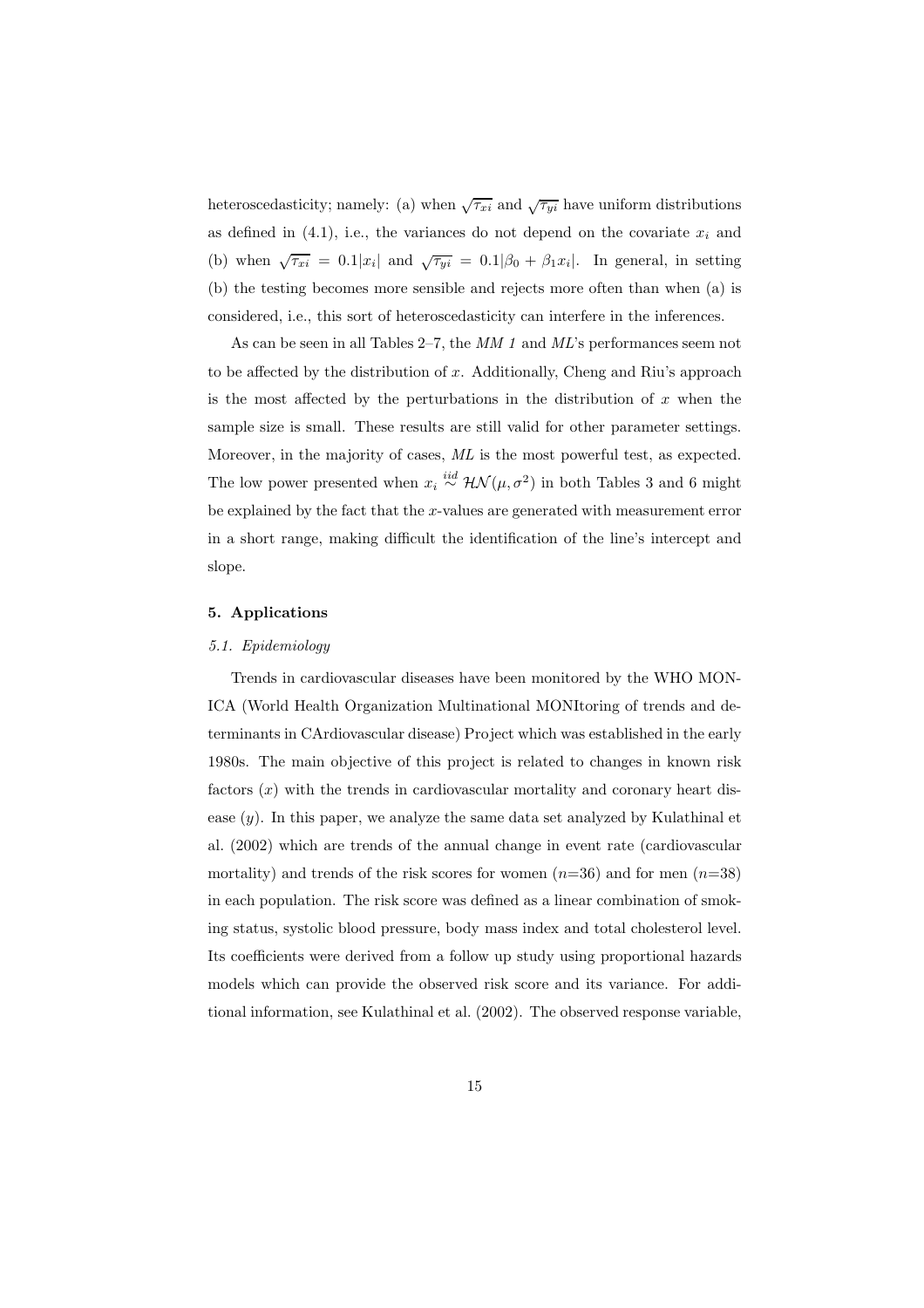Y, is the average annual change in event rate  $(\%)$  and the observed covariate, X, is the average annual change in the observed risk score  $(\%)$ .

The model without equation error ( $\sigma^2 = 0$ ) is not adequate for this data set as shown by de Castro et al. (2008). Figure 2 displays 95% confidence regions for the three distinct methods  $(3.3)-(3.5)$  applied to men and women data sets. Notice from Table 8 that the standard errors of the estimators (in parenthesis) for  $\beta_0$  and  $\beta_1$  are always smaller if one uses MM 2 than the other two approaches (*MM 1* and *ML*). The estimates seem to be close to each other (including the naive approach) except for  $\sigma^2$ , for which the ML estimate (4.89) for men data and 11.08 for women data) is very different from the *MM 1* (3.06 for men data and 6.43 for women data). Moreover, from Figure 2, it is clear that the hypothesis  $H_0$ :  $(\beta_0, \beta_1) = (0, 1)$  should be rejected for men but not for women. Data reveal that in the women's population, annual changes in event rate and risk score have the same numerical value.

Figure 1 presents the ellipses using  $(2.6), (2.7), (3.2)$  and it also presents ellipses using the naive approach. Figure 2 shows the fitted lines using the *MM 1*, *MM 2*, *ML* and *NA* approaches. Notice that the naive method produces attenuated estimates for the model slope.

## *5.2. Astrophysics*

Active Galaxies and quasars emit a considerable fraction of their energy in Xrays. It is well accepted that the source of the X-ray emission involves accretion of hot plasma onto a supermassive black hole; however, there is considerable uncertainty regarding the structure of the accretion flow, and significant effort has gone into understanding it. In particular, we consider two applications related to X-ray emissions for using the proposed model and methods derived in this paper. There are many problems regarding the data collection such as sample selection and censoring, as discussed in Akritas and Bershady (1996) and Kelly (2007). The data set analyzed in this paper has no censoring, however, it is subject to sample selection as related in Kelly et al. (2008). We modeled this data set disregarding the bias produced by the data collection just to show the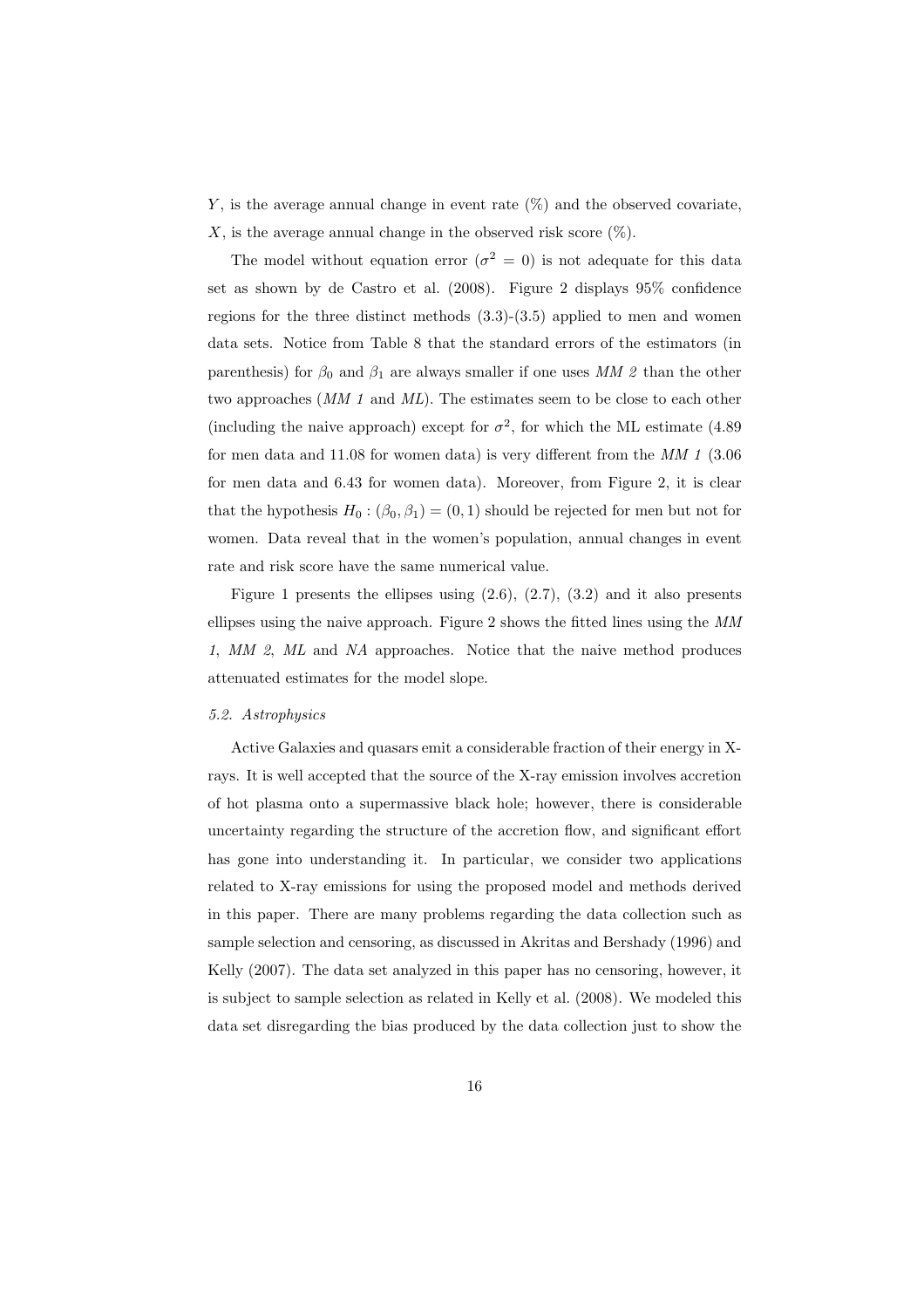applicability of our approach. We are engaged in future researches to take into account these sample peculiarities.

In both data sets, the covariate is the base-10 logarithm of the ratio of luminosity (intrinsic brightness) at 2500 angstroms (250 nanometers) to the Eddington luminosity. The Eddington luminosity is a function of black hole mass. However, the black hole masses are unknown and must be estimated from the optical emission for each object. Because the estimated black hole masses are subject to measurement error, the estimated Eddington ratio is as well. In addition, it is possible to assess the precision related to this measure in each experimental unit (defining heteroscedastic errors).

The response variable for the first application is the X-ray photon index (also known as  $\Gamma_X$ ), where larger values of it mean that more of the X-ray emission is being emitted at lower energies. The value of  $\Gamma_X$  and its uncertainty are obtained by fitting a model to an empirical spectrum. The fit is done by maximum-likelihood, and the standard error is essentially obtained by inverting the information matrix. In astronomy, standard errors are almost never estimated from replications, but instead are derived from an analytical treatment of the data collection process. The *Chandra* X-ray observatory collects light particles (photons) in the X-ray region of the electromagnetic spectrum. When it detects X-ray photons, it also records the energy of these photons. The result is a table of the number of X-rays detected as a function of energy; this is called a spectrum. The data are Poisson distributed, and a theoretical function (e.g., a power-law) is fitted to this data by maximum-likelihood. The estimate of  $\Gamma_X$  is the best fitting value of the exponent of this power-law, and the standard error in  $\Gamma_X$  is the estimated asymptotic variance, calculated by inverting the information matrix. By studying how the X-ray emission depends on this covariate, one can help to shed light on the nature of the X-ray emitting region.

The response variable for the second application is proportional to the base-10 logarithm of the ratio of optical/UV flux to X-ray flux (also known as  $\alpha_{ox}$ ). The variable  $\alpha_{ox}$  is defined to be the ratio of the luminosity in the optical/UV band to that in the X-ray band, which is calculated from two separate observa-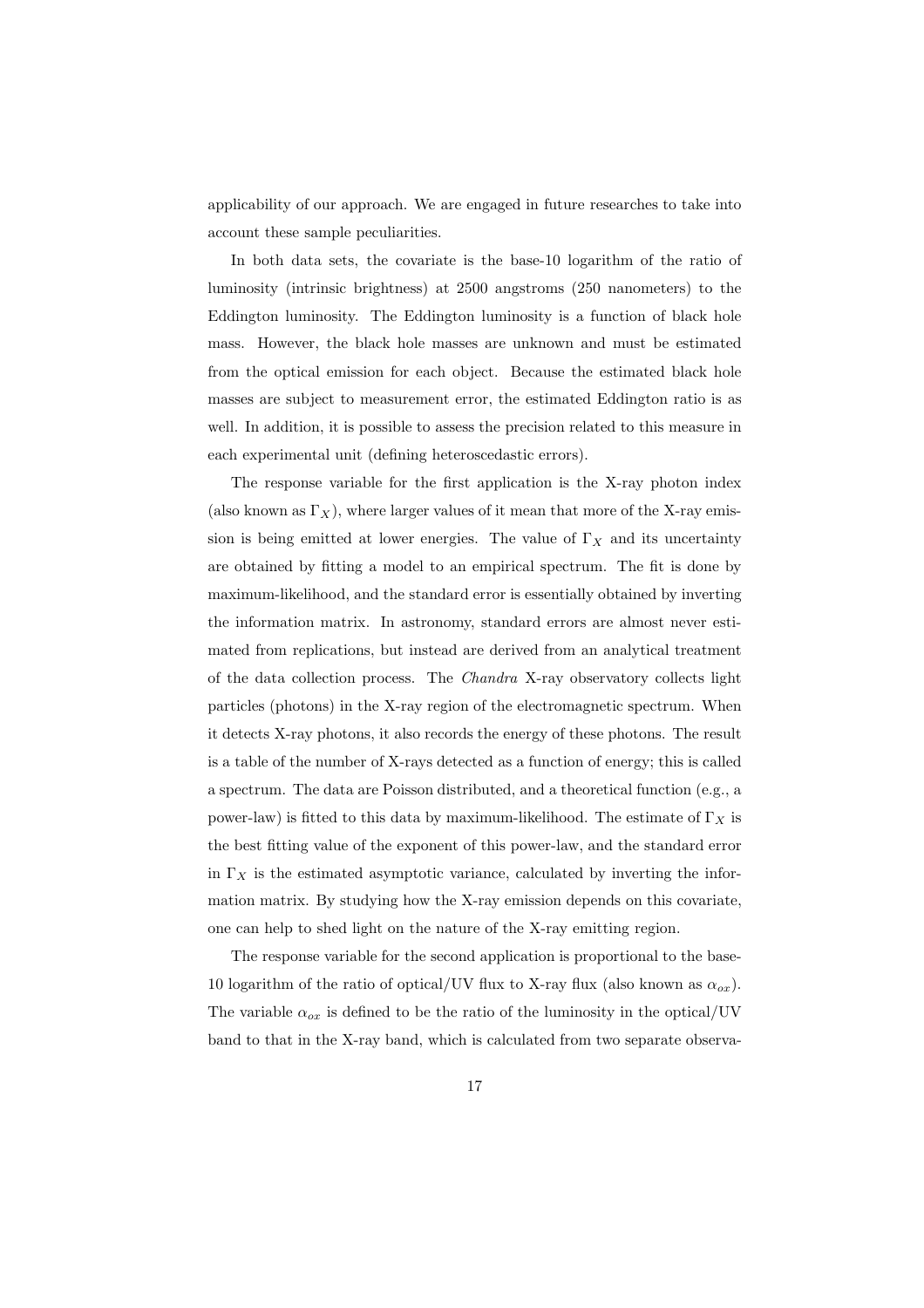tions – one in the optical/UV and one in the X-ray. A model spectrum is fitted separately to each band to calculate the luminosities, and measurement errors are derived from the best fit parameters, similar to the case for  $\Gamma_X$ . The optical/UV and X-ray observations are not simultaneous, and can be separated by several years. Because these objects (active galaxies, i.e., 'quasars') are known to be variable in their brightness, this contributes to the measurement error on the response (i.e.,  $\alpha_{ox}$ ).

Tables 9–10 show the estimates (using the *MM 1*, *MM 2*, *ML* and *NA* approaches) and their standard deviations (in parenthesis) for the first and second applications, respectively. In the first application, all methods agree that the coefficient of the inclination is not significant and, for both applications, the estimation methods are very close to each other except for the *NA* approach which produces standard errors much lower than the other approaches. Figure 3 shows the fitted lines. We can see a very significant difference between the naive approach and the others. Figure 4 presents the ellipses from these approaches, the *NA* produces the smallest confidence region. It can be explained by the simulation results on Table 1.a, the test sizes are greater than the expected nominal level, which means underestimated standard errors.

# 6. Conclusions and final remarks

We have presented the asymptotic covariance matrix for the line (under the maximum likelihood and method of moments approaches) estimators in a heteroscedastic structural errors-in-variables model (this model is largely applied in the astrophysics field) which leads to more accurate confidence regions and the hypotheses testing is more trustworthy. Furthermore, all methods are robust against the distribution of the unobservable covariate (although the maximum likelihood approach depends on that distribution, the simulation studies indicate that the tests regarding the line regression parameters seem to be not affected by the distribution of  $x$ ). The simulation study in Section 4 can be used as guidance to the practitioner having to select a statistical test. Moreover, it was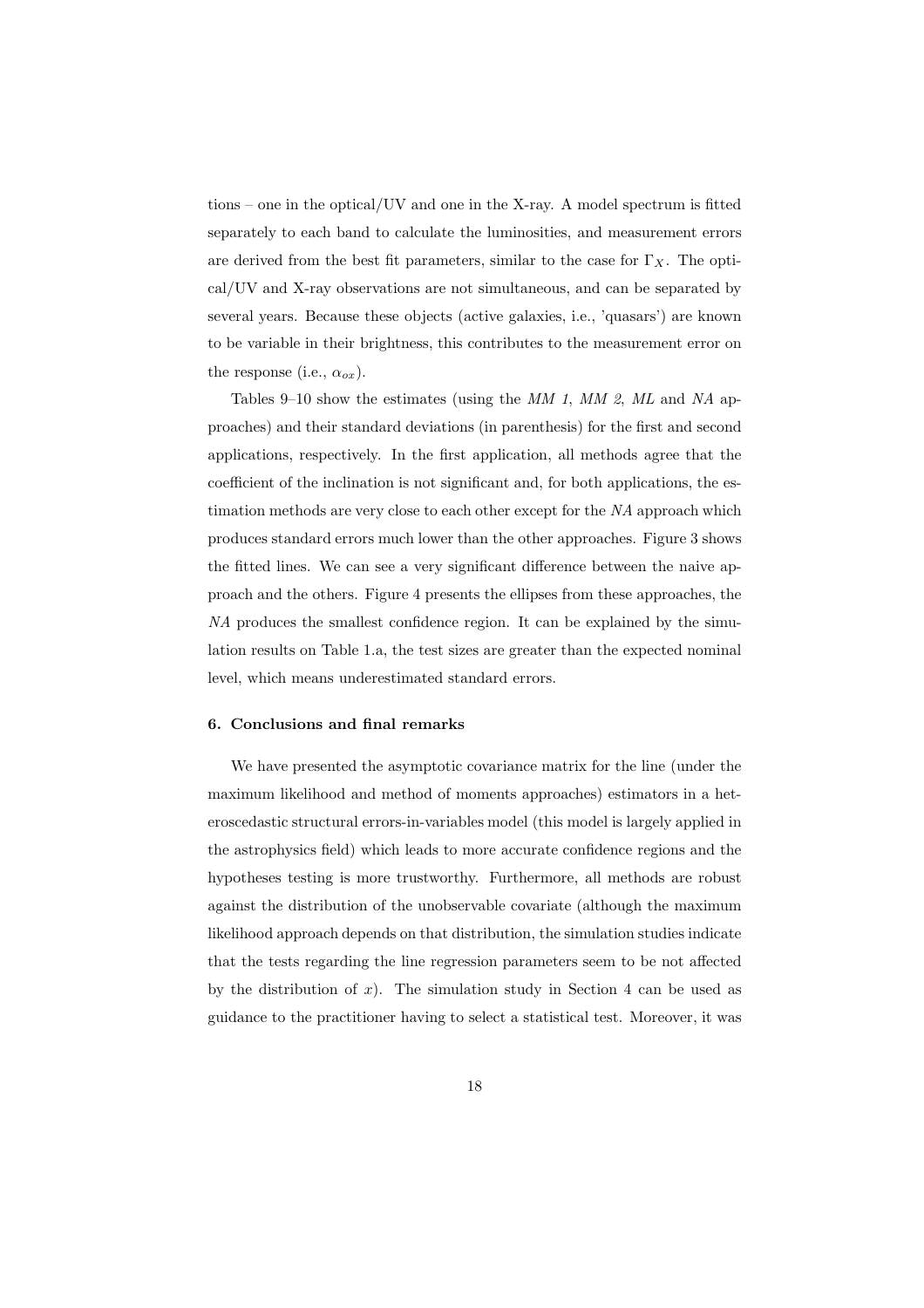shown that the naive approach (that does not consider errors in the covariate) may produce results much different from the expected.

# 7. Acknowledgements

This work was partially supported by FAPESP (Fundação de Amparo à Pesquisa do Estado de São Paulo, Brazil) and CNPq (Conselho Nacional de Desenvolvimento Científico e Tecnológico, Brazil). The authors thank Dr. Kari Kuulasmaa (National Public Health Institute, Finland) and Dr. Brandon C. Kelly for kindly supplying the data of our epidemiological and astrophysical applications, respectively. The authors also acknowledge helpful comments and suggestions from three anonymous referees and an associated editor which led to an improved presentation.

# References

- Akritas MG, Bershady MA. (1996). Linear regression for astronomical data with measurement errors and intrinsic scatter. *The Astrophysical Journal*. 470:706–714.
- Cheng CL, Van Ness JW. (1999). *Statistical Regression with Measurement Error*. Arnold Publishers, London.
- Cheng CL, Riu J. (2006). On estimating linear relationships when both variables are subject to heteroscedastic measurement errors. *Technometrics*. 48:511– 519.
- de Castro M, Galea M and Bolfarine H. (2008). Hypothesis testing in an errors-in-variables model with heteroscedastic measurement errors. *Statistics in Medicine*. 27:5217–5234.
- Fuller W. (1987). *Measurement Error Models*. Wiley: Chichester.
- Huber, PJ (1964). Robust estimation of a location parameter. *Annals of Mathematics Statistics*. 35:73–101.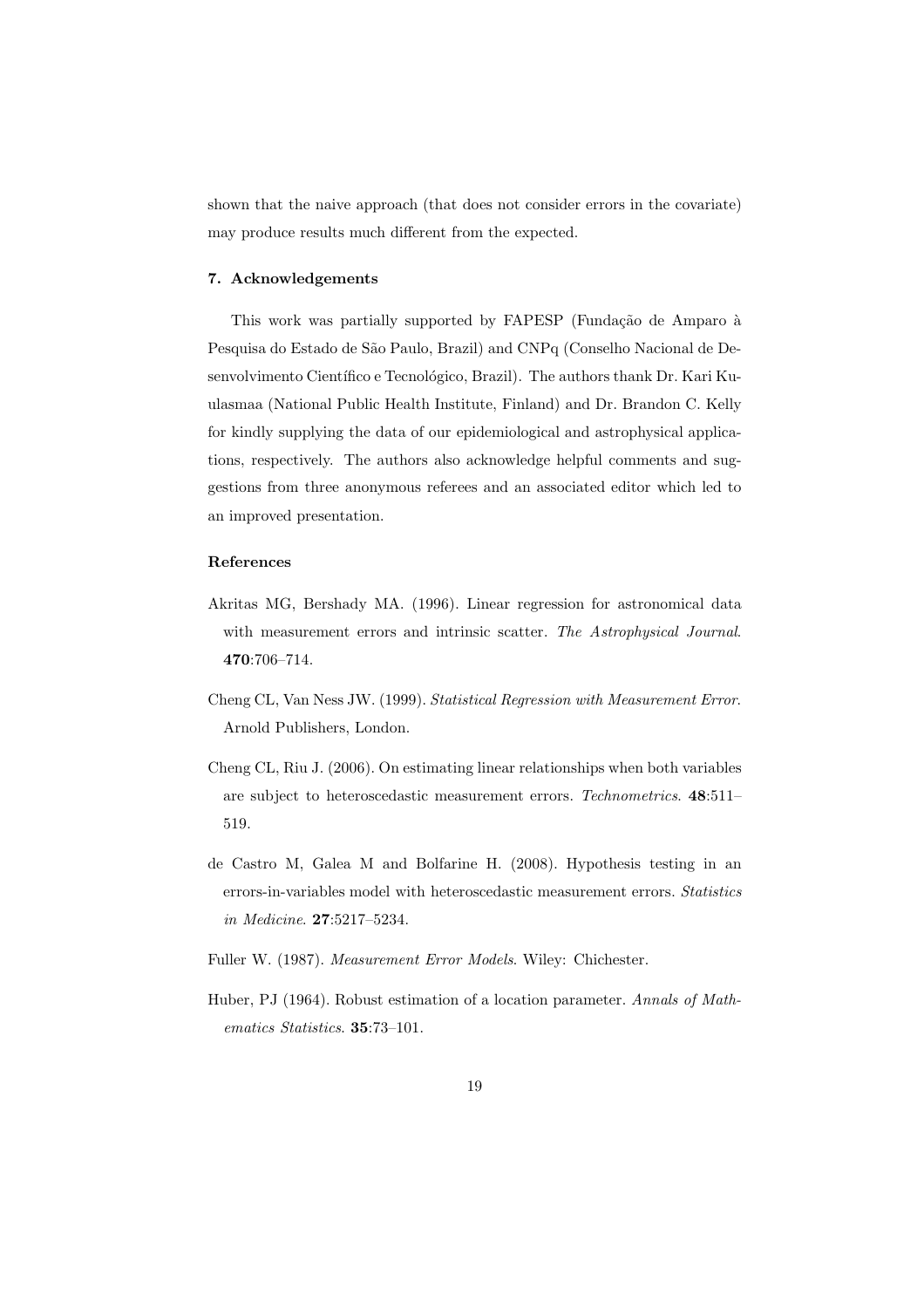- Kelly BC. (2007). Some aspects of measurement error in linear regression of astronomical data. *The Astrophysical Journal*. 665:1489–1506.
- Kelly BC, Bechtold J, Trump JR, Vertergaard M, Siemiginowska, A. (2008). Observational constraints on the dependence of ratio-quiet quasar X-ray emission on black hole mass and accretion rate. *Astrophysical Journal Supplement Series*. 176(2): 355–373.
- Kulathinal SB, Kuulasmaa K, Gasbarra D. (2002). Estimation of an errors-invariables regression model when the variances of the measurement error vary between the observations. *Statistics in Medicine*. 21:1089–1101.
- Lehmann, EL, Casella, G. (1998). *Theory of Point Estimation*, 2nd ed. Springer-Verlag: New York.

Table 1: Test sizes (%) for the hypotheses (a)  $H_0$ :  $(\beta_0, \beta_1) = (0, 1)$  and (b)  $H_0$ :  $(\beta_0, \beta_1) =$ (0, 0) using a naive procedure, i.e., the Wald statistic (2.6) taking  $\tau_{x*} = \tau_{x**} = \tau_{xy*} = \tau_x = 0$ . The expected behavior for all cells is to converge to  $5\%$  when the sample size n increases.

|     |           |        | Distribution of $x$ |           |
|-----|-----------|--------|---------------------|-----------|
|     |           | Normal | Half normal         | Student t |
|     | $n=40$    | 12.34  | 18.06               | 10.07     |
| (a) | $n=80$    | 17.06  | 25.92               | 10.99     |
|     | $n = 160$ | 24.38  | 44.31               | 18.62     |
|     | $n=40$    | 7.00   | 6.88                | 7.10      |
| b.  | $n=80$    | 6.03   | 5.85                | 5.85      |
|     | $n = 160$ | 5.30   | 5.19                | 5.47      |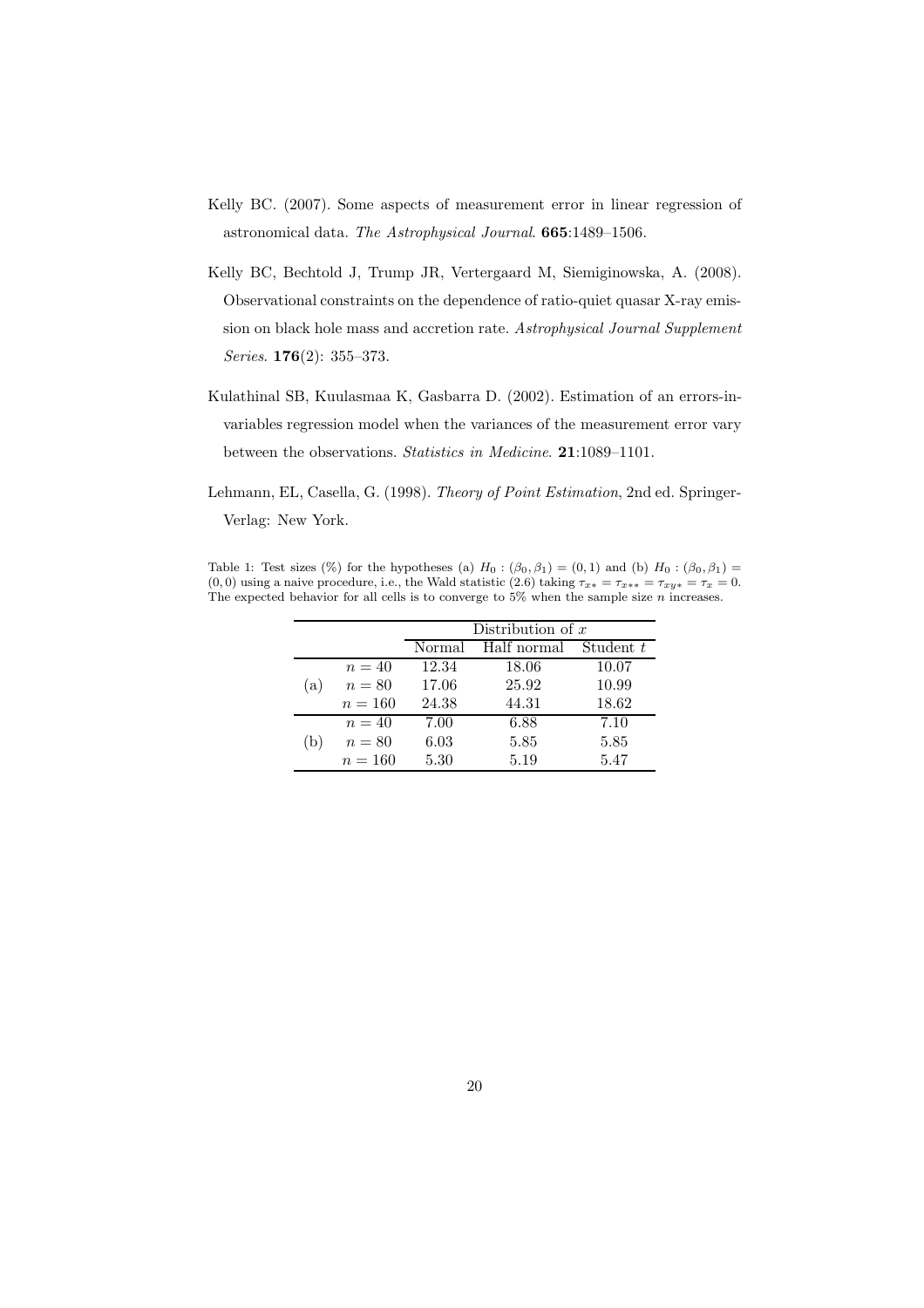|                | $MM$ 1 |           |       | MM2   |           |       | МL    |           |         |
|----------------|--------|-----------|-------|-------|-----------|-------|-------|-----------|---------|
| $\beta_0$      |        | $\beta_1$ |       |       | $\beta_1$ |       |       | $\beta_1$ |         |
| $n=40$         | 0.6    |           | 1.4   | 0.6   |           | 1.4   | 0.6   |           | $1.4\,$ |
| -2             | 51.02  | 79.58     | 98.00 | 54.75 | 81.62     | 98.09 | 55.11 | 83.26     | 98.73   |
| $\theta$       | 34.54  | 6.77      | 29.11 | 38.20 | 9.39      | 33.69 | 36.83 | 7.93      | 33.84   |
| $\overline{2}$ | 98.46  | 80.16     | 45.84 | 98.69 | 82.57     | 50.32 | 98.92 | 84.10     | 51.20   |
| $n=80$         | 0.6    |           | 1.4   | 0.6   |           | 1.4   | 0.6   |           | $1.4\,$ |
| -2             | 78.22  | 97.75     | 99.99 | 79.10 | 97.82     | 100   | 81.98 | 98.55     | 100     |
| $\Omega$       | 55.86  | 5.73      | 50.08 | 57.41 | 6.93      | 52.89 | 59.30 | 6.22      | 55.38   |
| $\overline{2}$ | 99.99  | 98.00     | 74.76 | 99.99 | 98.17     | 76.21 | 100   | 98.80     | 78.59   |
| $n = 160$      | 0.6    |           | 1.4   | 0.6   |           | 1.4   | 0.6   |           | 1.4     |
| $-2$           | 97.22  | 99.98     | 100   | 97.27 | 99.99     | 100   | 98.33 | 100       | 100     |
| $\theta$       | 83.83  | 5.09      | 80.19 | 84.03 | 5.57      | 81.06 | 87.00 | 5.46      | 84.57   |
| $\overline{2}$ | 100    | 99.97     | 96.20 | 100   | 99.98     | 96.28 | 100   | 99.97     | 97.41   |

Table 2: Rejection rates (%) for the hypothesis  $H_0: (\beta_0, \beta_1) = (0, 1)$  (at a 5% nominal level) using the Wald statistics (2.6), (2.7) and (3.2) for  $n = 40$ ,  $n = 80$ ,  $n = 160$  and  $x \stackrel{iid}{\sim} \mathcal{N}(-2, 4)$ .<br>It is expected to be 5% in the middle cells.

Table 3: Rejection rates (%) for the hypothesis  $H_0$  :  $(\beta_0, \beta_1) = (0, 1)$  (at a 5% nominal level) using the Wald statistics  $(2.6), (2.7)$  and  $(3.2)$  for  $n = 40, n = 80, n = 160$  and  $x \stackrel{iid}{\sim} \mathcal{HN}(-2, 4)$ . It is expected to be 5% in the middle cells.

|                |       | $MM$ 1    |       |       | MM 2      |       |       | МL        |       |
|----------------|-------|-----------|-------|-------|-----------|-------|-------|-----------|-------|
| $\beta_0$      |       | $\beta_1$ |       |       | $\beta_1$ |       |       | $\beta_1$ |       |
| $n=40$         | 0.6   |           | 1.4   | 0.6   |           | 1.4   | 0.6   |           | 1.4   |
| $-2$           | 74.44 | 78.62     | 83.61 | 77.09 | 80.88     | 85.57 | 78.72 | 82.94     | 88.74 |
| $\theta$       | 9.94  | 4.69      | 4.78  | 13.12 | 6.93      | 7.80  | 11.28 | 5.97      | 7.92  |
| $\overline{2}$ | 86.68 | 77.81     | 70.02 | 88.19 | 80.28     | 73.06 | 90.04 | 82.61     | 76.29 |
| $n=80$         | 0.6   |           | 1.4   | 0.6   | 1         | 1.4   | 0.6   |           | 1.4   |
| $-2$           | 97.11 | 9.801     | 99.22 | 97.29 | 98.20     | 99.28 | 98.00 | 98.75     | 99.48 |
| $\theta$       | 14.24 | 4.83      | 7.90  | 15.58 | 6.17      | 11.03 | 15.02 | 5.64      | 12.35 |
| $\overline{2}$ | 99.54 | 98.17     | 96.09 | 99.60 | 98.31     | 96.44 | 99.81 | 98.85     | 97.55 |
| $n = 160$      | 0.6   |           | 1.4   | 0.6   |           | 1.4   | 0.6   | 1         | 1.4   |
| $-2$           | 99.92 | 99.99     | 100   | 99.92 | 99.99     | 100   | 99.97 | 99.99     | 100   |
| $\Omega$       | 19.89 | 4.89      | 13.21 | 20.63 | 5.43      | 15.52 | 21.49 | 5.44      | 17.81 |
| $\overline{2}$ | 100   | 99.97     | 99.95 | 100   | 99.97     | 99.95 | 100   | 99.99     | 99.98 |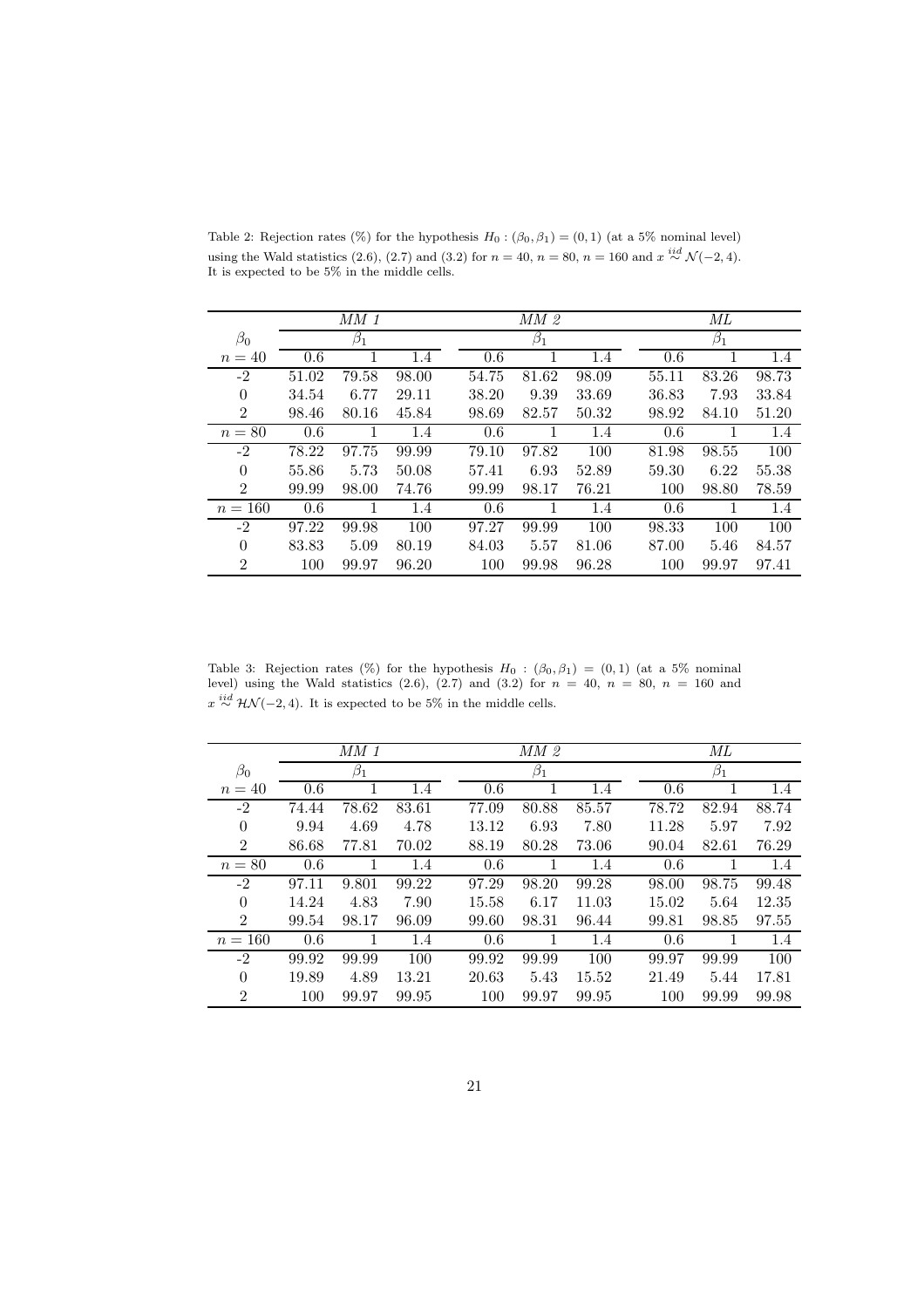Table 4: Rejection rates (%) for the hypothesis  $H_0: (\beta_0, \beta_1) = (0, 1)$  (at a 5% nominal level) using the Wald statistics (2.6), (2.7) and (3.2) for  $n = 40$ ,  $n = 80$ ,  $n = 160$  and  $x \stackrel{iid}{\sim} t(-2, 4, 5)$ .<br>It is expected to be 5% in the middle cells.

|                |       | $MM$ 1    |       |       | MM <sub>2</sub> |       |       | МL        |         |  |
|----------------|-------|-----------|-------|-------|-----------------|-------|-------|-----------|---------|--|
| $\beta_0$      |       | $\beta_1$ |       |       | $\beta_1$       |       |       | $\beta_1$ |         |  |
| $n=40$         | 0.6   |           | 1.4   | 0.6   |                 | 1.4   | 0.6   |           | $1.4\,$ |  |
| $-2$           | 56.60 | 78.70     | 97.79 | 60.87 | 81.08           | 98.28 | 60.81 | 82.75     | 98.77   |  |
| $\theta$       | 40.85 | 6.95      | 36.26 | 45.99 | 10.24           | 43.03 | 44.17 | 7.76      | 41.56   |  |
| $\overline{2}$ | 98.71 | 77.86     | 51.65 | 98.79 | 80.71           | 57.02 | 99.17 | 81.98     | 57.38   |  |
| $n=80$         | 0.6   |           | 1.4   | 0.6   | 1               | 1.4   | 0.6   |           | 1.4     |  |
| $-2$           | 86.29 | 97.94     | 100   | 87.00 | 98.24           | 100   | 88.37 | 98.55     | 100     |  |
| $\theta$       | 68.98 | 5.70      | 64.48 | 70.73 | 7.32            | 67.29 | 72.36 | 6.06      | 69.16   |  |
| $\overline{2}$ | 99.99 | 98.15     | 83.61 | 99.99 | 98.31           | 84.73 | 100   | 98.61     | 86.25   |  |
| $n = 160$      | 0.6   | 1         | 1.4   | 0.6   | 1               | 1.4   | 0.6   | 1         | 1.4     |  |
| $-2$           | 99.01 | 100       | 100   | 99.02 | 99.99           | 100   | 99.31 | 99.99     | 100     |  |
| $\theta$       | 92.92 | 5.31      | 91.62 | 93.02 | 6.17            | 91.85 | 94.47 | 5.06      | 93.97   |  |
| $\overline{2}$ | 100   | 99.98     | 98.49 | 100   | 99.98           | 98.51 | 100   | 99.99     | 99.07   |  |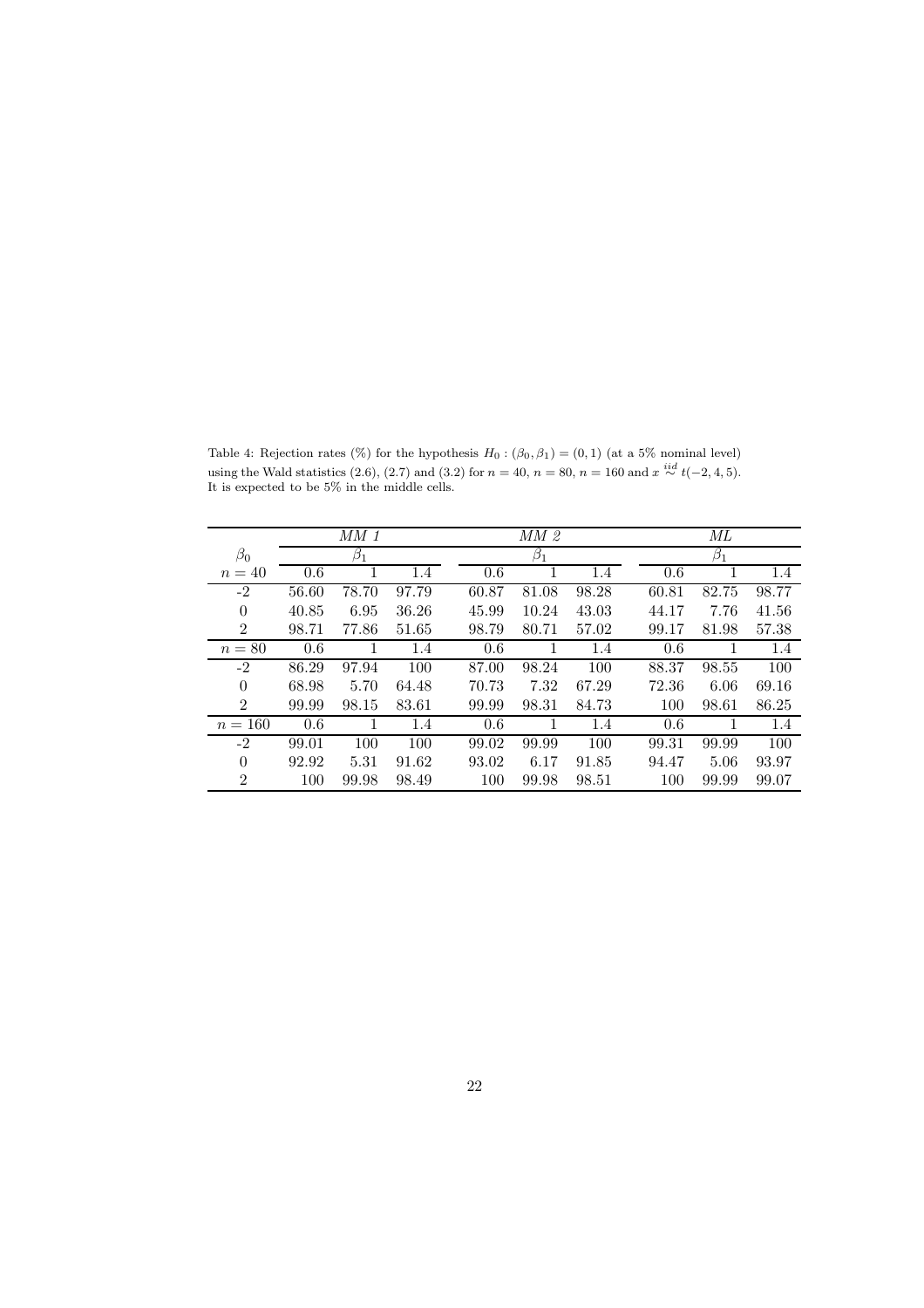|           |           | MM 1  |       |       | MM 2  |       | МL    |       | NА    |
|-----------|-----------|-------|-------|-------|-------|-------|-------|-------|-------|
|           | $\beta_1$ | (a)   | (b)   | (a)   | (b)   | (a)   | (b)   | (a)   | (b)   |
| $n=40$    |           |       |       |       |       |       |       |       |       |
|           | $-0.5$    | 46.70 | 51.55 | 48.48 | 53.90 | 49.57 | 51.62 | 46.83 | 52.13 |
|           | $-0.25$   | 18.03 | 18.23 | 19.63 | 20.94 | 19.03 | 18.29 | 18.10 | 18.47 |
|           | 0.0       | 6.75  | 6.35  | 7.87  | 8.46  | 7.03  | 6.63  | 6.80  | 6.58  |
|           | 0.25      | 17.54 | 18.75 | 18.73 | 21.40 | 18.81 | 18.96 | 17.61 | 19.14 |
|           | 0.5       | 46.57 | 50.28 | 48.09 | 53.13 | 49.67 | 50.75 | 46.79 | 50.89 |
| $n=80$    |           |       |       |       |       |       |       |       |       |
|           | $-0.5$    | 64.43 | 78.21 | 65.09 | 78.40 | 68.07 | 77.37 | 64.64 | 78.43 |
|           | $-0.25$   | 22.48 | 28.57 | 23.60 | 30.71 | 24.43 | 28.28 | 22.63 | 28.77 |
|           | 0.0       | 5.54  | 5.65  | 6.33  | 6.86  | 5.78  | 5.60  | 5.61  | 5.78  |
|           | 0.25      | 22.53 | 28.80 | 23.59 | 30.55 | 24.30 | 28.27 | 22.68 | 29.02 |
|           | 0.5       | 64.93 | 78.01 | 65.98 | 78.20 | 68.97 | 77.37 | 65.18 | 78.25 |
| $n = 160$ |           |       |       |       |       |       |       |       |       |
|           | $-0.5$    | 80.01 | 95.17 | 80.35 | 94.89 | 82.56 | 94.45 | 80.01 | 95.21 |
|           | $-0.25$   | 29.18 | 44.73 | 30.22 | 45.59 | 31.22 | 43.42 | 29.19 | 44.95 |
|           | 0.0       | 5.34  | 5.26  | 5.83  | 6.00  | 5.65  | 5.20  | 5.35  | 5.32  |
|           | 0.25      | 29.29 | 45.14 | 30.06 | 46.08 | 31.39 | 43.99 | 29.30 | 45.31 |
|           | $0.5\,$   | 79.23 | 94.65 | 79.67 | 94.43 | 82.13 | 94.07 | 79.25 | 94.71 |

Table 5: Rejection rates (%) of the hypothesis  $H_0$ :  $\beta_1 = 0$  (at a 5% nominal level) for  $n = 40, n = 80, n = 160 \text{ and } x \stackrel{iid}{\sim} \mathcal{N}(-2, 4)$ : (a)  $\sqrt{\tau_x}$  and  $\sqrt{\tau_y}$  uniform and (b)  $\sqrt{\tau_x} = 0.1|x|,$ <br> $\sqrt{\tau_y} = 0.1|\beta_0 + \beta_1 x|$ .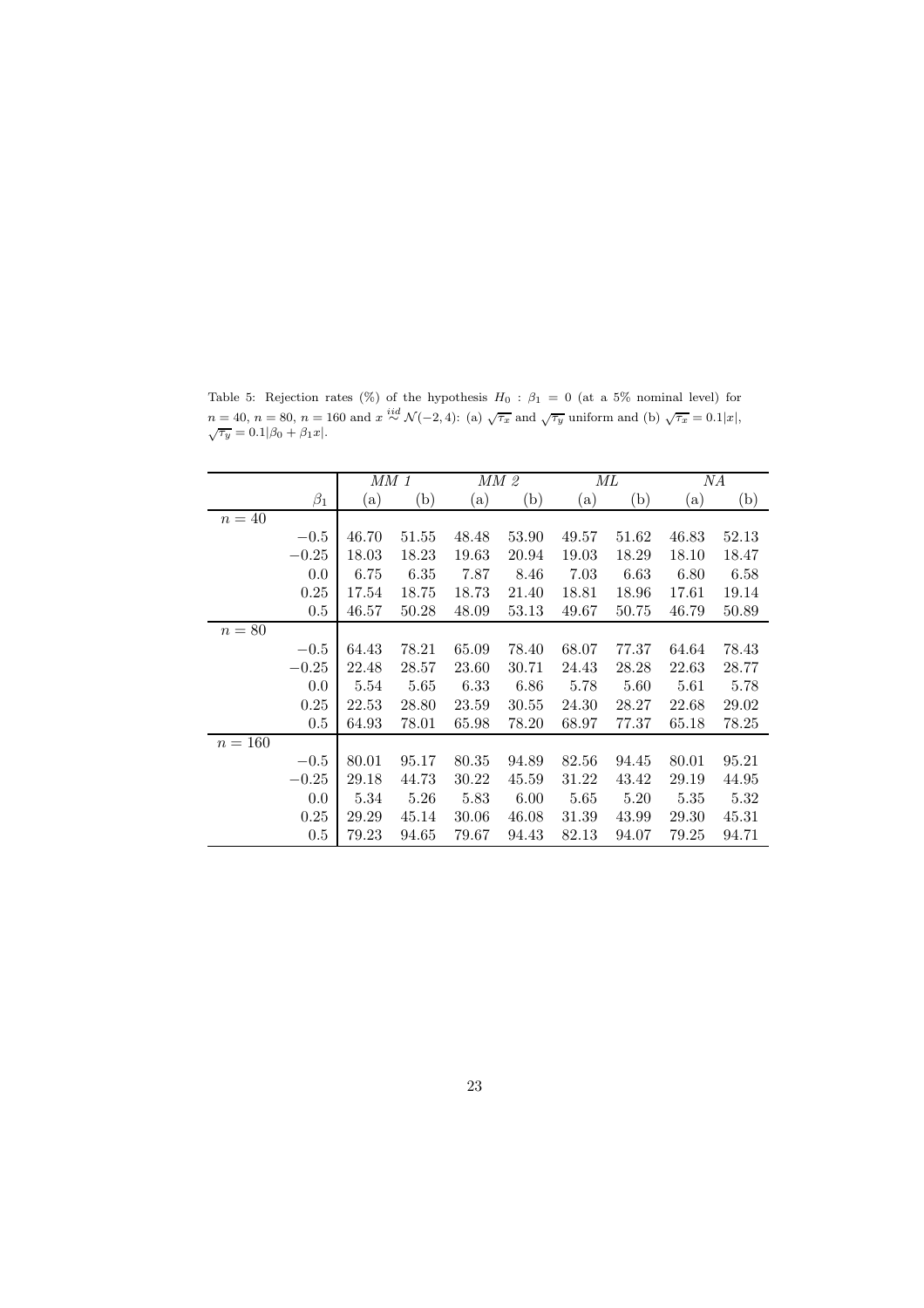|           |           | MM 1  |       |       | MM 2  | МL    |       |           | ΝA    |
|-----------|-----------|-------|-------|-------|-------|-------|-------|-----------|-------|
|           | $\beta_1$ | (a)   | (b)   | (a)   | (b)   | (a)   | (b)   | $\rm (a)$ | (b)   |
| $n=40$    |           |       |       |       |       |       |       |           |       |
|           | $-0.5$    | 8.47  | 31.47 | 11.00 | 39.31 | 9.61  | 28.32 | 11.49     | 31.73 |
|           | $-0.25$   | 5.21  | 12.85 | 7.19  | 19.44 | 6.07  | 12.36 | 7.29      | 13.01 |
|           | 0.0       | 4.33  | 6.23  | 6.53  | 11.46 | 5.25  | 6.35  | 6.41      | 6.35  |
|           | 0.25      | 5.32  | 12.52 | 7.47  | 19.13 | 6.41  | 11.99 | 7.58      | 12.63 |
|           | 0.5       | 8.96  | 31.49 | 11.81 | 39.27 | 9.46  | 28.37 | 11.88     | 31.79 |
| $n = 80$  |           |       |       |       |       |       |       |           |       |
|           | $-0.5$    | 14.31 | 44.03 | 17.11 | 45.75 | 18.53 | 42.68 | 17.10     | 44.13 |
|           | $-0.25$   | 6.28  | 15.51 | 8.22  | 17.43 | 8.32  | 15.38 | 7.85      | 15.57 |
|           | 0.0       | 4.17  | 5.47  | 5.28  | 6.91  | 5.30  | 5.73  | 5.15      | 5.49  |
|           | 0.25      | 6.71  | 15.47 | 8.38  | 17.11 | 8.54  | 15.31 | 8.32      | 15.51 |
|           | 0.5       | 13.55 | 43.39 | 16.39 | 45.19 | 17.85 | 42.29 | 16.03     | 43.45 |
| $n = 160$ |           |       |       |       |       |       |       |           |       |
|           | $-0.5$    | 22.41 | 64.93 | 23.74 | 65.42 | 26.37 | 63.59 | 24.21     | 64.99 |
|           | $-0.25$   | 8.63  | 21.35 | 9.69  | 22.89 | 10.23 | 20.97 | 9.77      | 21.37 |
|           | 0.0       | 4.25  | 5.37  | 5.15  | 6.04  | 4.77  | 5.49  | 4.89      | 5.39  |
|           | 0.25      | 8.87  | 22.84 | 9.81  | 23.76 | 10.11 | 22.03 | 9.91      | 22.87 |
|           | 0.5       | 22.46 | 64.89 | 23.96 | 65.71 | 26.39 | 63.69 | 24.46     | 64.91 |

Table 6: Rejection rates (%) of the hypothesis  $H_0$ :  $\beta_1 = 0$  (at a 5% nominal level) for  $n = 40$ ,  $n = 80$ ,  $n = 160$  and  $x \stackrel{iid}{\sim} \mathcal{HN}(-2, 4)$ : (a)  $\sqrt{\tau_x}$  and  $\sqrt{\tau_y}$  uniform and (b)  $\sqrt{\tau_x} = 0.1|x|$ ,  $\sqrt{\tau_y} = 0.1|\beta_0 + \beta_1x|$ .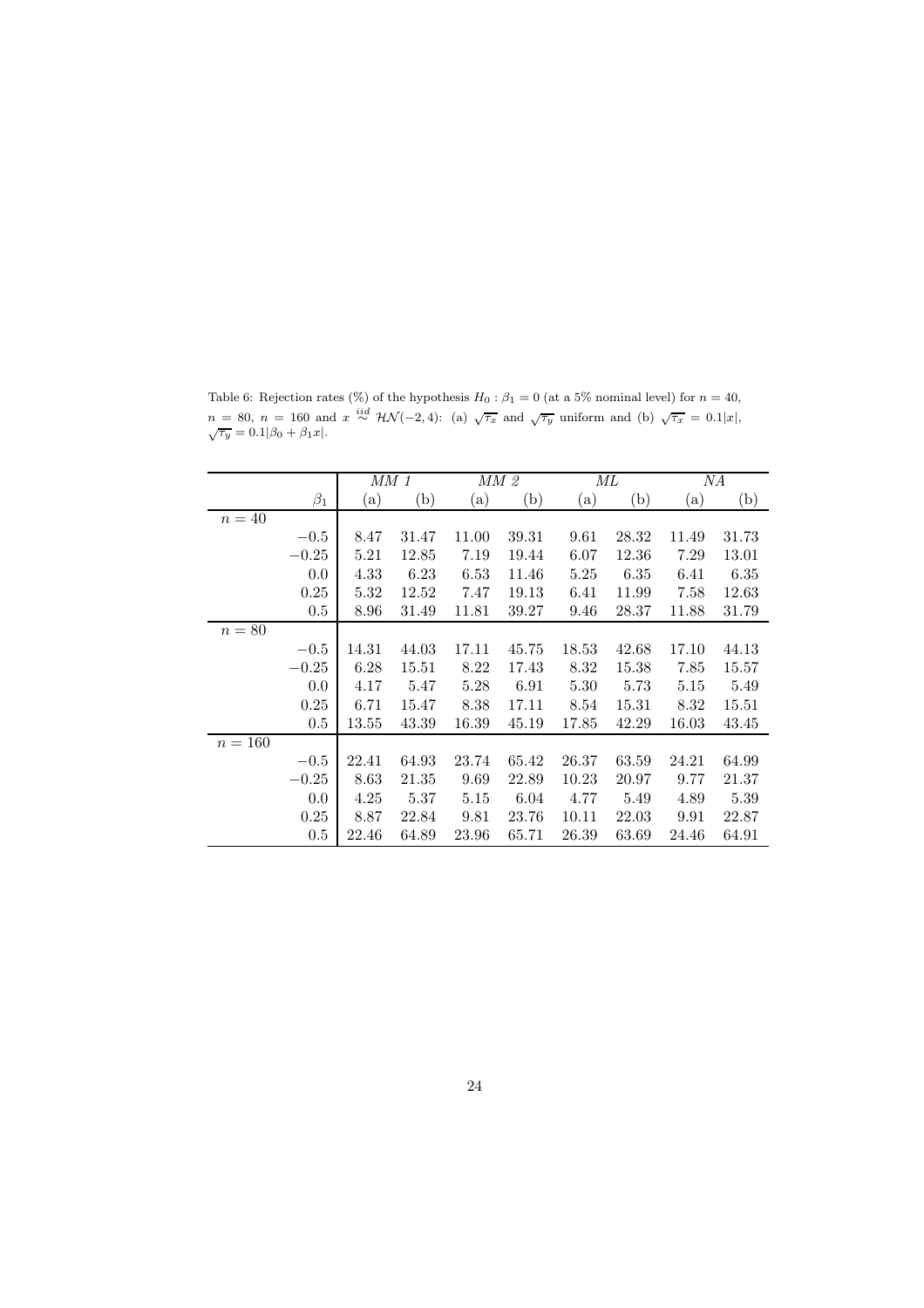|           |           | MM 1  |       |       | MM 2  |       | МL    |       | NА    |
|-----------|-----------|-------|-------|-------|-------|-------|-------|-------|-------|
|           | $\beta_1$ | (a)   | (b)   | (a)   | (b)   | (a)   | (b)   | (a)   | (b)   |
| $n=40$    |           |       |       |       |       |       |       |       |       |
|           | $-0.5$    | 41.30 | 87.87 | 45.49 | 89.09 | 45.14 | 81.58 | 41.69 | 88.11 |
|           | $-0.25$   | 15.00 | 36.93 | 18.52 | 45.35 | 16.53 | 32.15 | 15.27 | 37.46 |
|           | 0.0       | 5.85  | 6.52  | 8.43  | 12.33 | 6.62  | 6.55  | 6.01  | 6.68  |
|           | 0.25      | 14.81 | 36.87 | 18.68 | 45.67 | 16.79 | 32.17 | 15.03 | 37.28 |
|           | 0.5       | 41.91 | 88.00 | 46.78 | 89.15 | 46.07 | 81.62 | 42.28 | 88.27 |
| $n=80$    |           |       |       |       |       |       |       |       |       |
|           | $-0.5$    | 65.98 | 90.33 | 68.90 | 90.16 | 70.88 | 88.47 | 66.39 | 90.43 |
|           | $-0.25$   | 22.21 | 37.72 | 25.33 | 40.46 | 24.43 | 35.87 | 22.55 | 37.95 |
|           | 0.0       | 4.97  | 5.32  | 6.76  | 7.01  | 5.12  | 5.31  | 5.12  | 5.37  |
|           | 0.25      | 22.05 | 37.91 | 25.19 | 40.77 | 24.49 | 36.25 | 22.33 | 38.11 |
|           | 0.5       | 66.14 | 90.01 | 68.79 | 89.61 | 71.01 | 88.47 | 66.51 | 90.18 |
| $n = 160$ |           |       |       |       |       |       |       |       |       |
|           | $-0.5$    | 97.70 | 98.32 | 97.69 | 98.15 | 98.63 | 97.19 | 97.73 | 98.34 |
|           | $-0.25$   | 49.59 | 55.67 | 52.83 | 56.65 | 54.62 | 50.23 | 49.71 | 55.90 |
|           | 0.0       | 4.59  | 5.69  | 5.65  | 6.75  | 4.54  | 5.55  | 4.41  | 5.75  |
|           | 0.25      | 50.47 | 55.64 | 53.45 | 57.03 | 55.44 | 51.19 | 50.53 | 55.82 |
|           | 0.5       | 97.59 | 98.36 | 97.91 | 98.14 | 98.68 | 97.19 | 97.61 | 98.41 |

Table 7: Rejection rates (%) of the hypothesis  $H_0$ :  $\beta_1 = 0$  (at a 5% nominal level) for  $n = 40$ ,  $n = 80$ ,  $n = 160$  and  $x \stackrel{iid}{\sim} t(-2, 4, 5)$ : (a)  $\sqrt{\tau_x}$  and  $\sqrt{\tau_y}$  uniform and (b)  $\sqrt{\tau_x} = 0.1|x|$ ,  $\sqrt{\tau_y} = 0.1|B_0 + B_1x|$ .

Table 8: Estimates of regression parameters (standard errors in parentheses) for the WHO MONICA Project data sets.

|       |        | $\beta_0$     | $\beta_1$  | $\mu_x$ | $\sigma_x^2$ | $\overline{\sigma^2}$ |
|-------|--------|---------------|------------|---------|--------------|-----------------------|
|       | $MM$ 1 | $-1.84(0.50)$ | 0.35(0.22) | $-1.08$ | 4.50         | 3.06                  |
| Men   | MM2    | $-1.84(0.44)$ | 0.35(0.22) | $-1.08$ | 4.37         | 2.87                  |
|       | МL     | $-2.08(0.53)$ | 0.47(0.23) | $-1.09$ | 4.32         | 4.89                  |
|       | NА     | $-1.88(0.49)$ | 0.31(0.20) | $-1.08$ | 5.00         | 3.12                  |
|       | $MM$ 1 | $-0.33(1.04)$ | 0.58(0.38) | $-2.02$ | 3.93         | 6.43                  |
| Women | MM2    | $-0.33(0.90)$ | 0.58(0.33) | $-2.02$ | 3.80         | 5.94                  |
|       | МL     | 0.03(1.11)    | 0.68(0.41) | $-2.07$ | 3.62         | 11.08                 |
|       | NА     | $-0.47(0.97)$ | 0.51(0.33) | $-2.02$ | 4.47         | 6.59                  |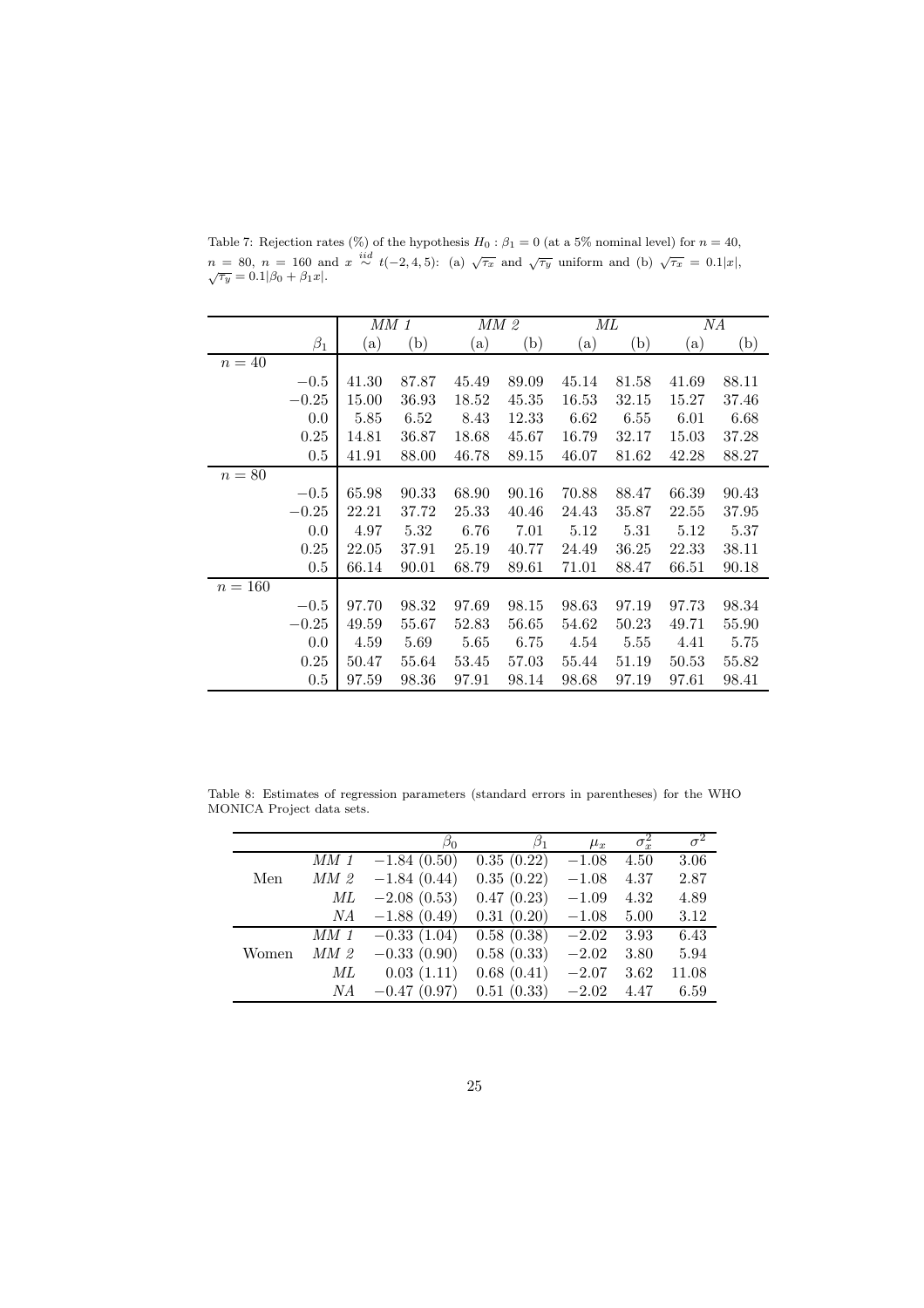Table 9: Estimates of regression parameters (standard errors in parentheses) for the first application of the Chandra observatory.

|        | ്റ         | $\beta_1$     | $\mu_x$           | $\sigma_{r}^2$ | $\sigma^2$ |
|--------|------------|---------------|-------------------|----------------|------------|
| $MM$ 1 | 1.46(0.41) | $-0.50(0.32)$ | $-1.27$           | $0.07$ 0.13    |            |
| MM2    | 1.46(0.42) | $-0.51(0.34)$ | $-1.27$ 0.07 0.13 |                |            |
| МL     | 1.73(0.37) | $-0.23(0.28)$ | $-1.30$           | 0.06           | 0.09       |
| NA     | 1.86(0.15) | $-0.19(0.11)$ | $-1.27$           | 0.19           | 0.14       |

Table 10: Estimates of regression parameters (standard errors in parentheses) for second application of the Chandra observatory.

|                 | სი | $\beta_1$                                                    | $\mu_x$ | $\sigma_{r}^2$ |  |
|-----------------|----|--------------------------------------------------------------|---------|----------------|--|
|                 |    | $\overline{MM}$ 1 2.22 (0.20) 0.56 (0.16) $-1.27$ 0.07 0.002 |         |                |  |
| MM <sub>2</sub> |    | $2.22(0.22)$ $0.57(0.17)$ $-1.27$ $0.07$ $0.002$             |         |                |  |
| ML              |    | $2.27(0.22)$ $0.59(0.17)$ $-1.29$ $0.07$ $0.002$             |         |                |  |
| N A             |    | $1.78(0.04)$ $0.21(0.03)$ $-1.27$ $0.19$ $0.020$             |         |                |  |



Figure 1: Change in event rate versus change in risk score and regression lines for the WHO MONICA Project data sets: (a) men and (b) women.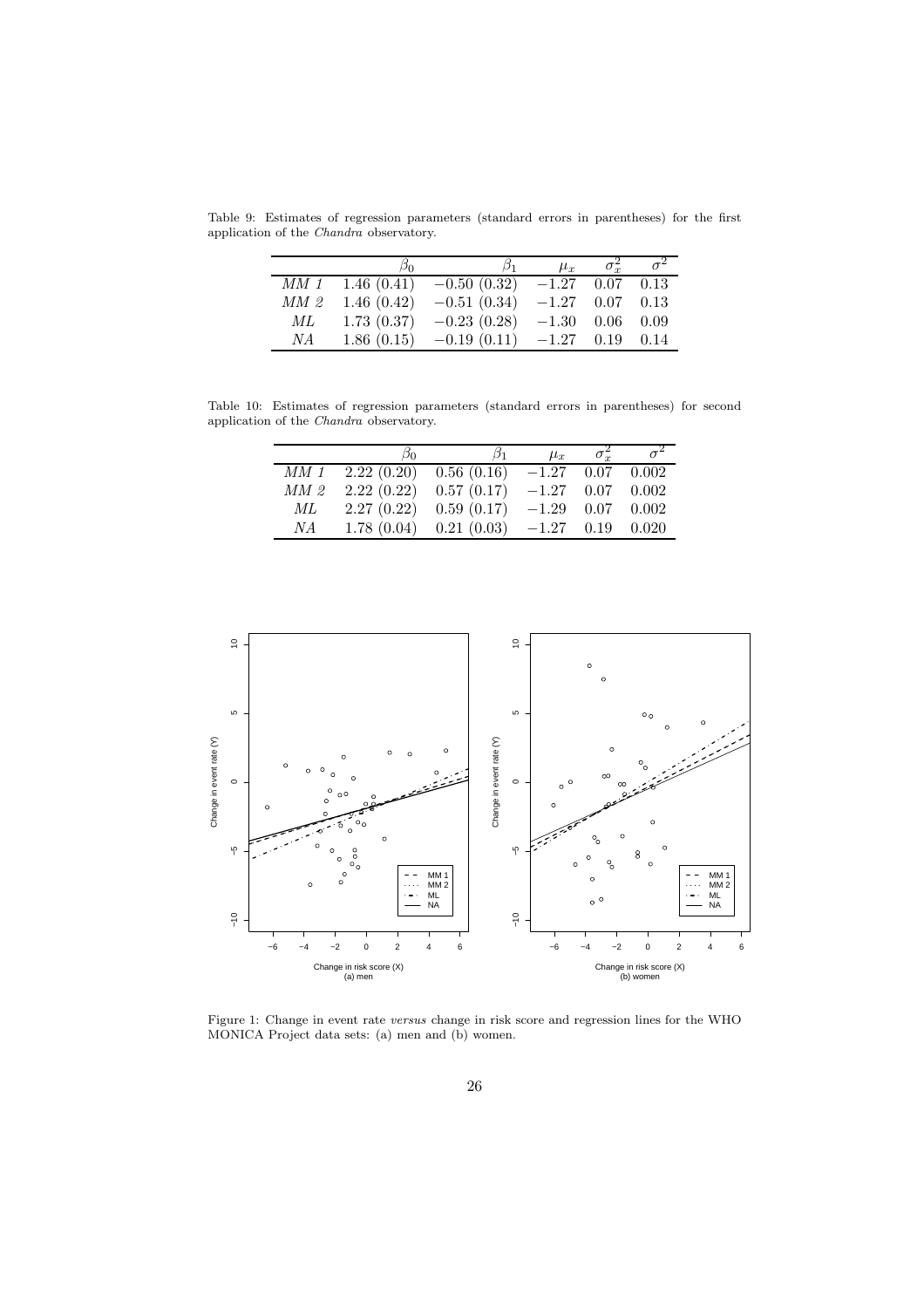

Figure 2: 95% confidence regions for  $(\beta_0, \beta_1)$  using the WHO MONICA Project data sets.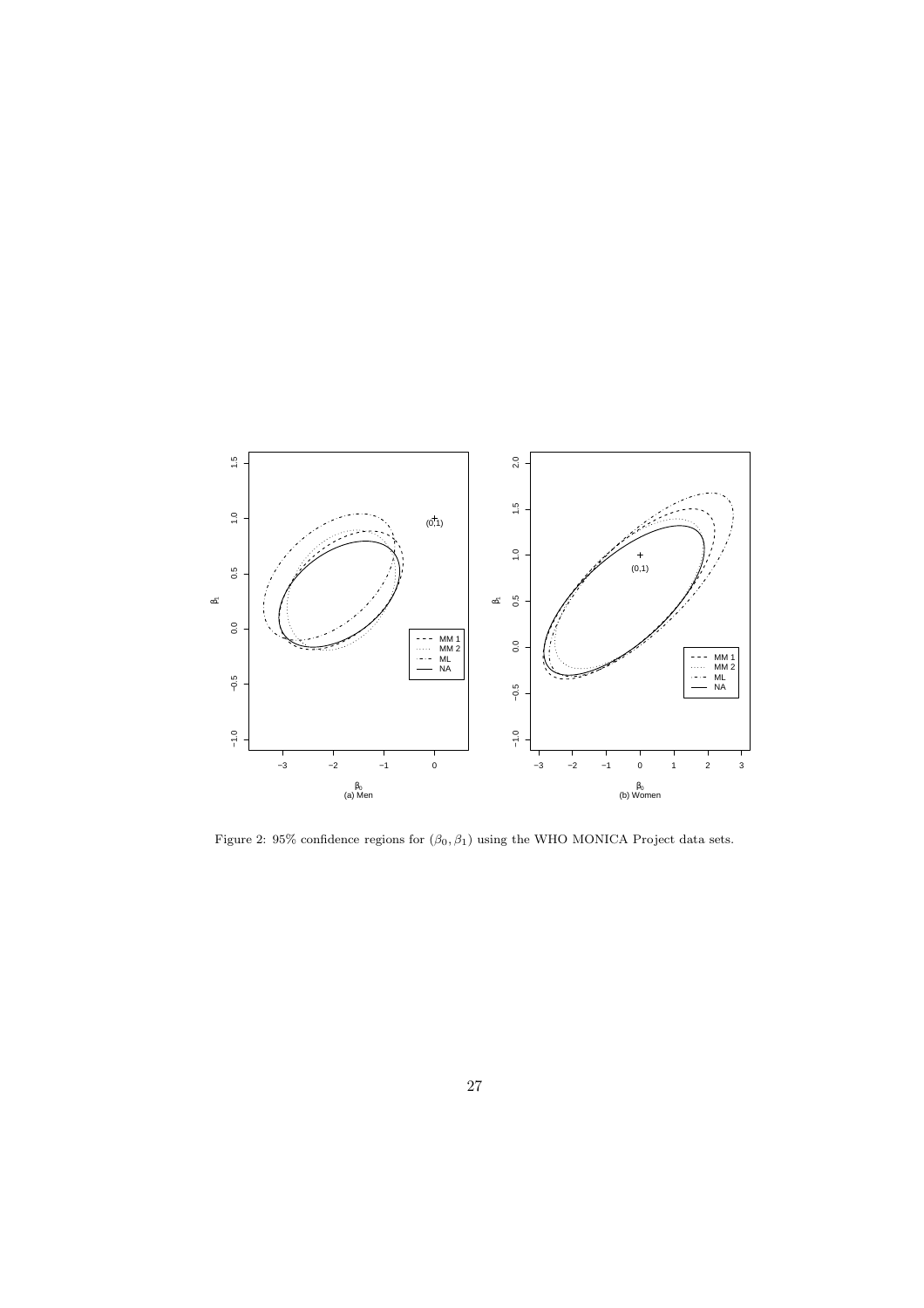

Figure 3: Scatter plots for the Chandra data: (a) first application and (b) second application